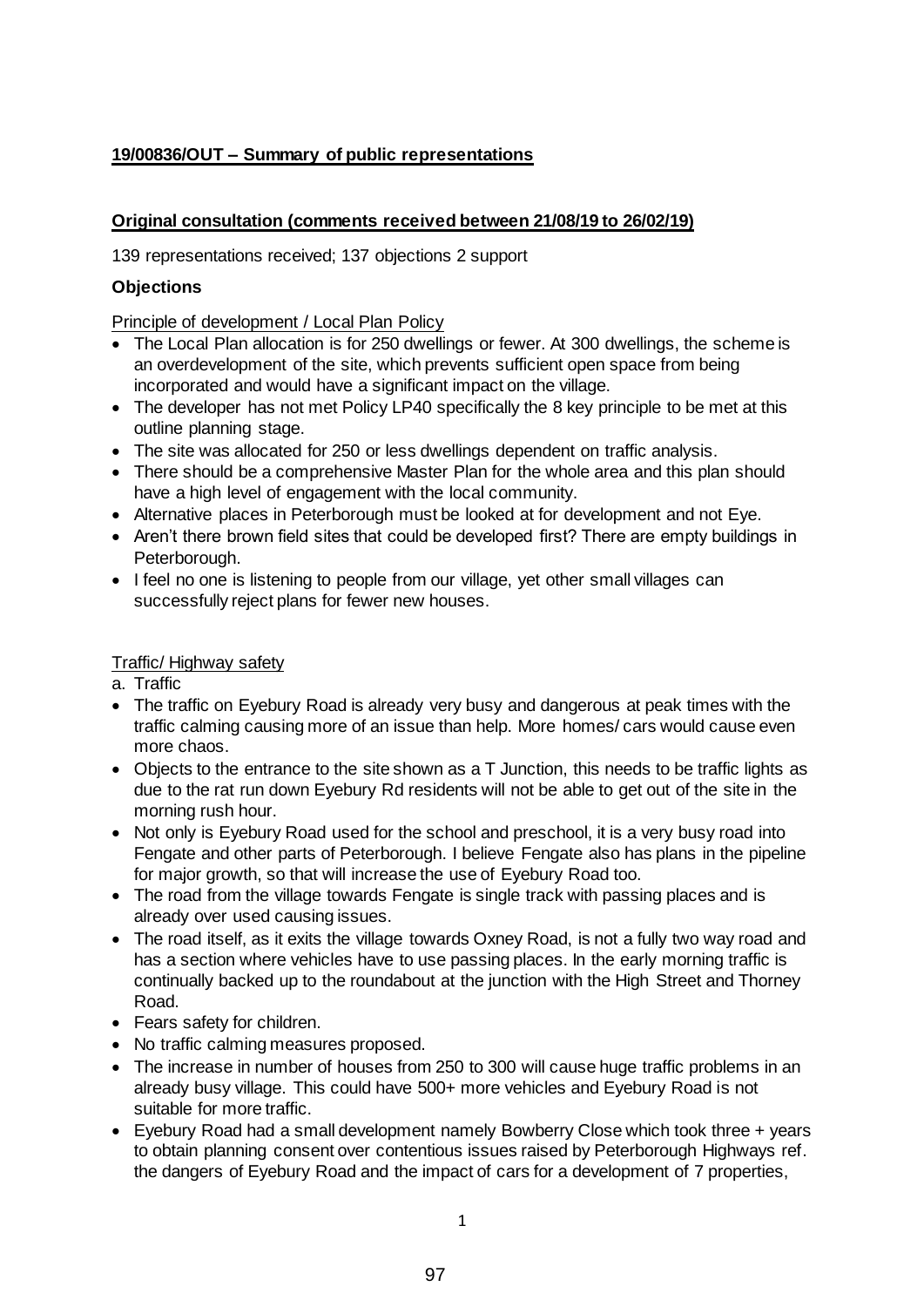yet at the Larkfleet / Highways meeting with village residents Highways officials regarded that Eyebury Road was now suitable for this huge development.

- The traffic in the High Street where I live is busy and there is a constant flow at rush hour coming off the A47 and down Eyebury Road. There should be no further expansion until an improvement in travel infrastructure e.g. dualling of A47, preferably with traffic coming off before reaching Eye to get to the Parkway and reinstatement of rail line between Peterborough and Wisbech.
- Emergency vehicles won't be able to get through.
- A stranded lorry near the church brought Eye to a standstill for many hours.
- Changing road access to a new exit out to Thorney combined with pedestrian only access to the school, Eyebury road and the right of way adjacent to Fountains Place would create a healthier environment for residents, local children and the public as well as preventing much of the additional traffic issues on Eyebury road. This could be accomplished through a compulsory purchase of the land at the Thorney road/A47 end of the development.
- There is so much traffic in the village, especially Eyebury Road which is the school road. It is unsafe as it is and there is nowhere near enough parking. The village simply cannot cope with another 300 dwellings and a possible 300 plus more vehicles on the road increasing furthermore the current traffic issues.
- I can't see where the workers would park. Also this road has been closed for articulated vehicles from the quarry so that tells you it's not suitable for the extra volumes of traffic and size of vehicles required to carry materials for this type of development. The impact this will have on everyone in the village will be catastrophic.
- The pavement on the right hand side of Thorney Road, in front of the Sandleford Drive development, took a very long time to be completed and caused additional traffic problems.
- Having the cut through from Anglesey Way will just bring unwanted/ needed pedestrian traffic through, as there is already an issue with cars flying down there.
- The existing public right of way through the middle of site is upgraded to a footway/ cycleway to provide connectivity to Thorney Road, although it is noted by PCC that this currently appears to be unachievable as an adopted route to the north cannot be provided.
- Access to the school car park and drop off needs to be reviewed.
- Proposed access points for pedestrians and cyclists are not available because the Council have not adopted the locations.
- The proposed masterplan road layout does not constrain vehicle speeds to an acceptable level for a new residential development with high numbers of vulnerable highway users.
- The development will slowly but surely increase flows of traffic down the high street onto the A47 and onto Eyebury Road, which is not sustainable. Eyebury is a rat run for traffic between the A47 and Peterborough's Eastern Industry which will be further impacted by the pending development at Red Brick Farm.
- Eyebury Road is very busy especially at school times and the village is used as a rat run with heavy traffic at certain times of the day. There is nowhere to park for the houses and the school, and with more houses you are just increasing the traffic on an already very dangerous road.
- There has been inadequate parking facilities provided by this developer in recent developments, with reduced road width which means many cars are parking on pavements and residents with pushchairs and mobility scooters and those by sight problems have to go into the road to pass.
- Peterborough Road is also a problem for the village, with many people using the village to cut through due to the increase in congestion on this road.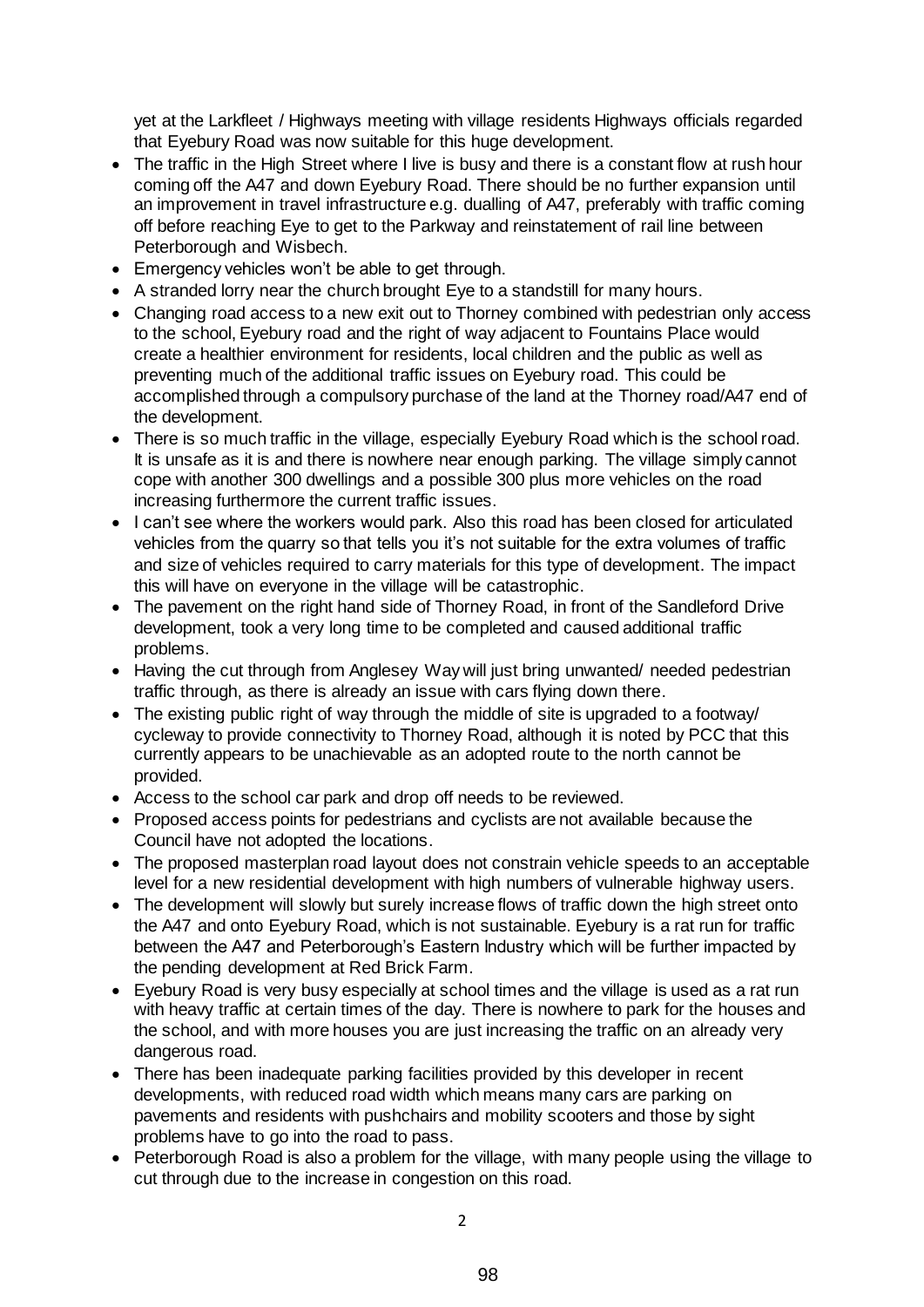- The village is a maximum capacity and already driving through and out of Eye is a problem.
- The possibility of over 500+ cars this will make traffic congestion through the village unbearable. Have any checks been done to see what the traffic is already like at busy times?
- Inadequate parking facilities due to overdevelopment of the site.
- Speeding issues on Thorney Road and Eyebury Road.
- No mention of how the Public Right of Way footpath running through the site will be kept open during the years of building these houses.
- The proposed site access point is dangerous. After the introduction of the 20mph zone along Eyebury Rd PCC conducted a detailed traffic survey on Eyebury Rd between the Feb 14th & 21st 2013. The data was collected at the junction of Little Close & Eyebury Road. It was within 20 metres of the proposed access road junction. In the Northbound direction 8.4% of the traffic was measured as travelling between 36 & 46 mph. 0.4% was travelling in excess of 47mph. Southbound 21% of the traffic was measured travelling between 36 & 46 mph with 1.5% of traffic travelling in excess of 47mph. There is nothing in the planning proposal to slow the traffic down. Moving the chicane that is near Field house further South will bring it much closer to the blind corner at the Southern end of the proposed development and I'm concerned that without alterations to the road to reduce the speed of traffic i.e. removal of the chicanes and installation of raised ramps, the proposals will make the road significantly more dangerous.
- $\bullet$

b. Transport Assessment (TA)

- Insufficient information has been provided to demonstrate that the development can be accessed in a safe and convenient manner by both sustainable modes and by private car.
- The road safety audit carried out was done at a time that does not show the true volume of traffic that uses Eyebury Road, 30<sup>th</sup> July 2020 was not only school holidays but also Covid restrictions were in place. There should be another audit at school drop off/pick up in term time and at peak rush hour, morning and evening.
- The TA does not demonstrate that the impact of the development on the public highway will not be severe, and requires additional work to enable a full assessment of the impact of the proposals.
- The TAs undertaken to date are inadequate and understate the existing pressures. Fundamental problems in the scheme's design cannot be remedied by a later, more detailed transport plan or a slight reduction in dwellings.
- The TA that has been done does not reflect the actuality of the village today; it was carried out before the developments on Thorney Road were finished, and does not take into account the additional traffic that the 100 new houses being built will bring.
- The TA does not demonstrate that the impact of the development on the public highway will not be severe, and requires additional work to enable a full assessment of the impact of the proposals.
- A comparison of modelled and observed queue lengths for each junction model should be provided where possible.
- LOS values should therefore be reported alongside RFC values in all instances within the main body of the TA to ensure that junction performance can still be sufficiently assessed.
- There is no detailed signal controller information from PCC for the Eastfield Road / Eye Road / Parkway Slip Signals (Appendix T). A cycle time of 180 seconds has been assumed however a maximum cycle time of 120 seconds would be expected at most signalised junctions.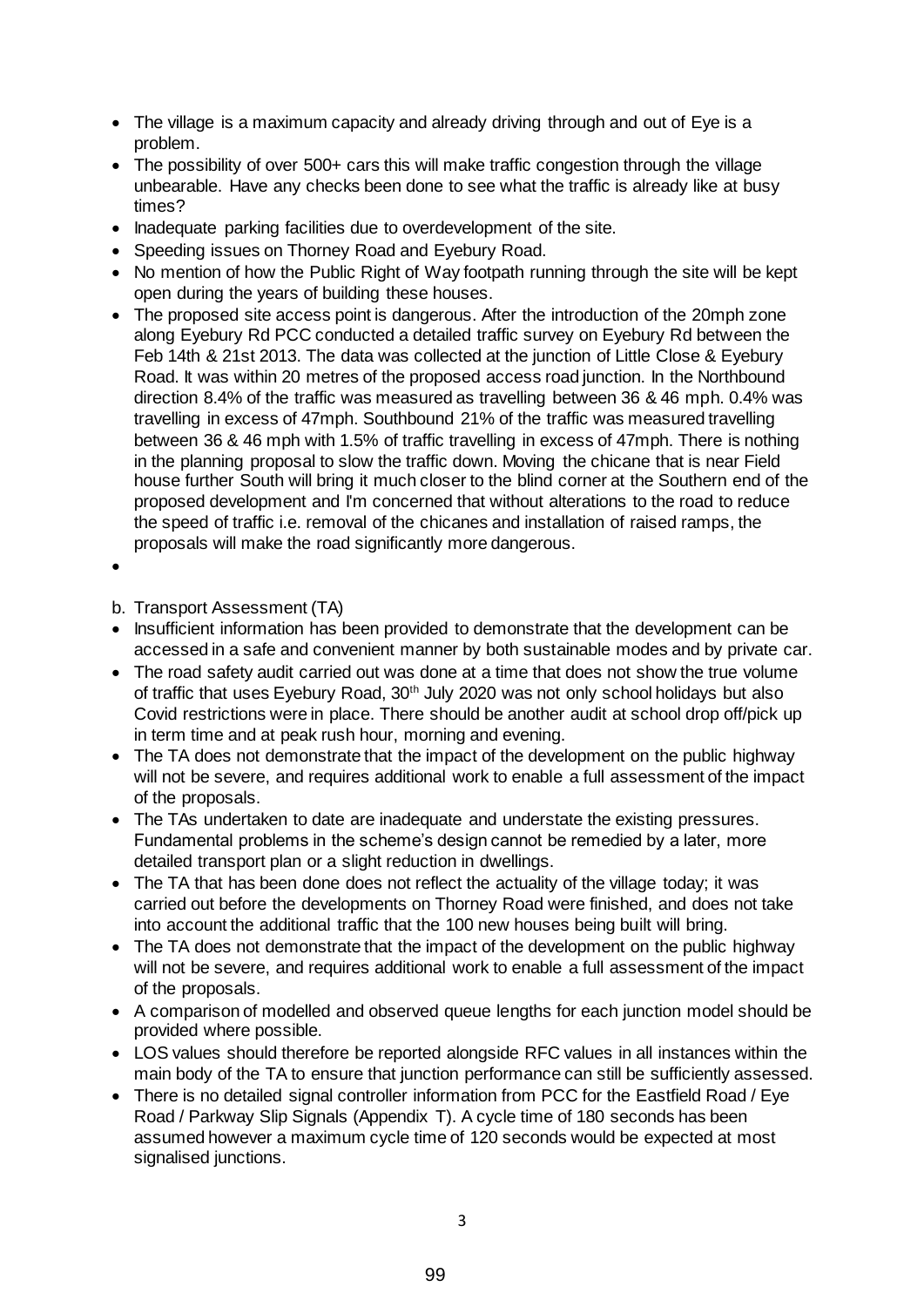- Further work is required to determine the proposed school trip rates and mode share based on current pupils and staff travel patterns.
- It is difficult to determine the true impact of the development when assessed with committed developments. To understand the impact of this development on the highway network, an additional scenario for each junction needs to be modelled that considers future year background growth plus the proposed development traffic only.
- No further comments can be made on highway impact until the additional scenario (Future Year plus development flows) modelling has been undertaken.
- It would be more appropriate to use 15 minute flow profiles for OD-TAB, to identify where junctions are over capacity and then use one hour flow profiles to understand whether the potential for peak spreading would keep the respective junction within capacity.
- The TA does not demonstrate the impact of the proposed development on the highway network. Whilst there are 'committed developments' at both 'Phase 2 Perkins', and 'Red Brick Farm' in that they are both allocated sites in the Local Plan, neither of these sites currently has planning consent (although applications have been submitted) and as such they may not be developed until after this site. As a result, the LHA would expect the TA to show the impact of this development without those sites, as well as the information provided including the sites.

### Infrastructure

- There is inadequate information on the s106 contributions required to increase primary and secondary school capacity and provide sufficient community health and GP coverage.
- Whilst a hectare of land is being given to the school, they are taking more than that away from the school by putting a road through the current playing fields which don't think anyone other than the new development residents will use.
- The doctors Surgery, dentist and school are already full (even though there are plans to extend the School), Doctors simply can't accommodate a further 300-600 plus patients.
- Lots of children will miss out on education before the school can be expanded.
- Will the school be primary or secondary?
- Inadequate playing field space for the school. Under the School Standards and Framework Act 1998 ref. change of use to existing playing fields, the already overcrowded school has already inadequate space and the Secretary of State must be made aware of any changes and the objections thereof.
- The meagre amenities in the village should be updated, expanded and improved the before any development is planned.
- The village already is a big community and local families struggle to place their children in local schools and local struggle getting GP appointments because of the one GP surgery.
- The facilities that exist simply cannot handle the number of additional residents. Waiting lists for doctors and dentists are already long, and there is only one nursery. There is also no post office since it closed, two shops and a small chemist.
- You seem to be approving houses to be built all over Eye, where do you think these people are going to send their children to school and how is an already overstretched doctors and dentist going to cope?
- We don't have the infrastructure to cope with any more dwellings.
- Eye village infrastructure cannot cope already, given the over 100 houses recently built.
- The inspectorate's report stated the infrastructure needed to be in place before an application could be agreed – there's no sign of any infrastructure to support this planning application.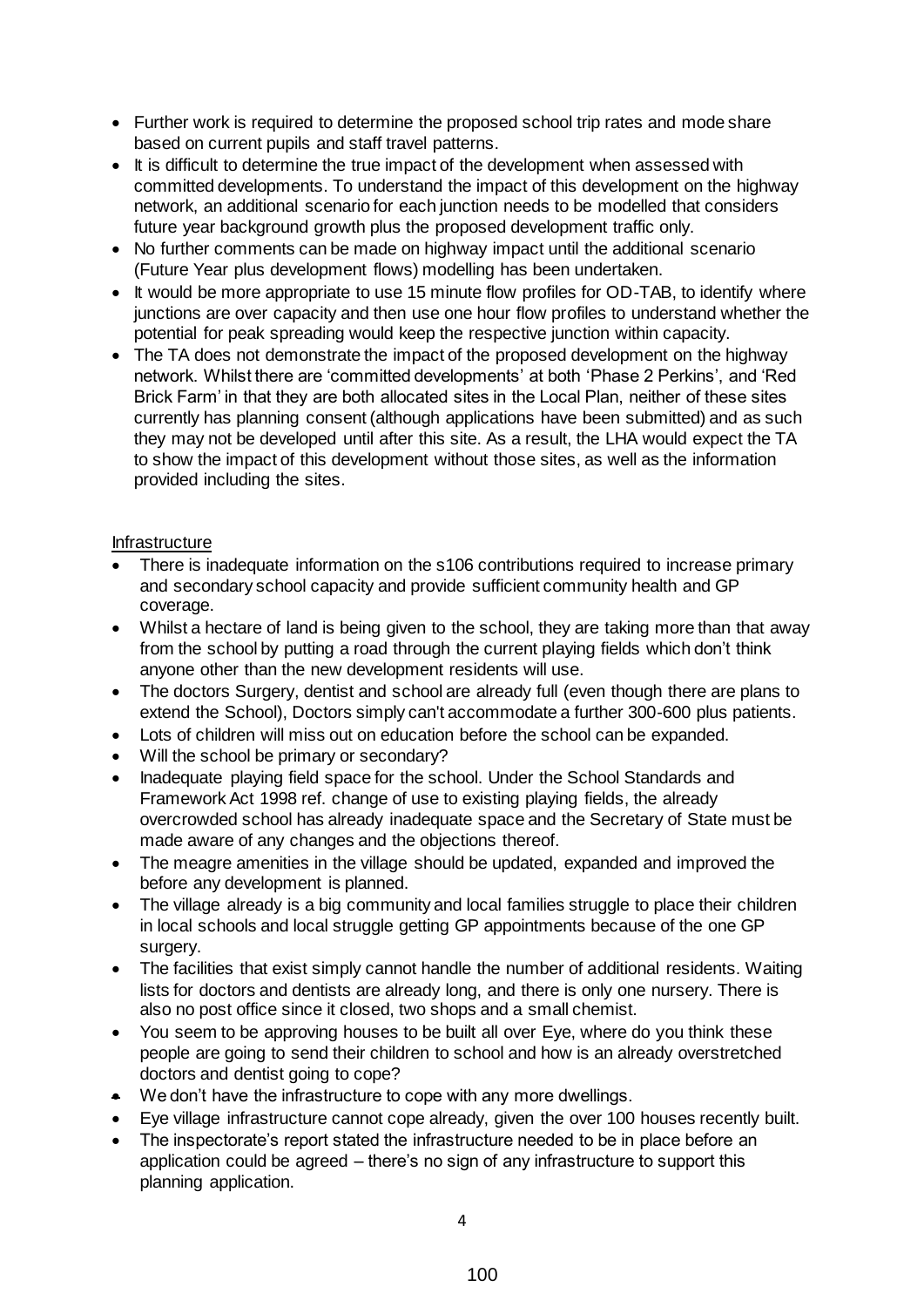• Issues in respect of water pressure in the area.

#### Impact on character of the village

- The development will unnecessarily rip the character of Eye away from the village, to the detriment of existing and future residents.
- The additional housing will result in huge change to the village character of a small village. Eye still has that village feel which will be lost over the next few years should the proposal be approved.
- Eye has had more than its fair share of growth over the years. It was a lovely village to grow up in, now it's becoming small town!!
- We are a 'village' with no wish to become a Town.
- The approval of the application in its current guise would be detrimental to the village.
- Planning in other areas should be looking into, we see no growth in Castor, Ailsworth, Glinton and other areas of the city. Where is the affordable housing in these areas?
- The range of types and tenures do not respect the surrounding context and residents (the village needs bungalows, 3/4/5 bedroom houses and another elderly supported living 2-storey complex).

#### Neighbour amenity and security

- Detrimental effect to my property's outlook in respect of housing facing the rear of my land and increased noise from those properties.
- Detrimental effect on security of properties in Fountains Place backing onto the planned development due to easy access to the rear of properties.
- The quality of life of the adjacent residential users including the residential care home and primary school are not respected.
- The noise of construction is going to disrupt quality of life for years also I fear that no matter how many people oppose this building site, it will go ahead anyway... perhaps compensation can be paid to have secondary glazing installed?
- If the local authority is minded to approve the application then suggests a Condition which requires a greater distance between the care home and the adjacent rears of facing houses and a thicker tree belt or other solution to protect occupants living conditions and environmental standards.
- The dust and dirt, and pollution from large diesel trucks and the vibrations to the surrounding properties, particularly the church, will be horrendous. No mitigation for this has been found for the residential care/nursing home, neighbouring properties and Primary School.
- Crime and anti-social behaviour has been on the increase since new houses have been built.

#### Air quality impacts

- Concern over air pollution from the number of additional vehicles.
- Ignoring health issues regarding air quality around schools. An air quality assessment of the impacts of a development in the local area is required especially the impact on school children and the residents of Field House and Eyebury Road.

Drainage/flooding impacts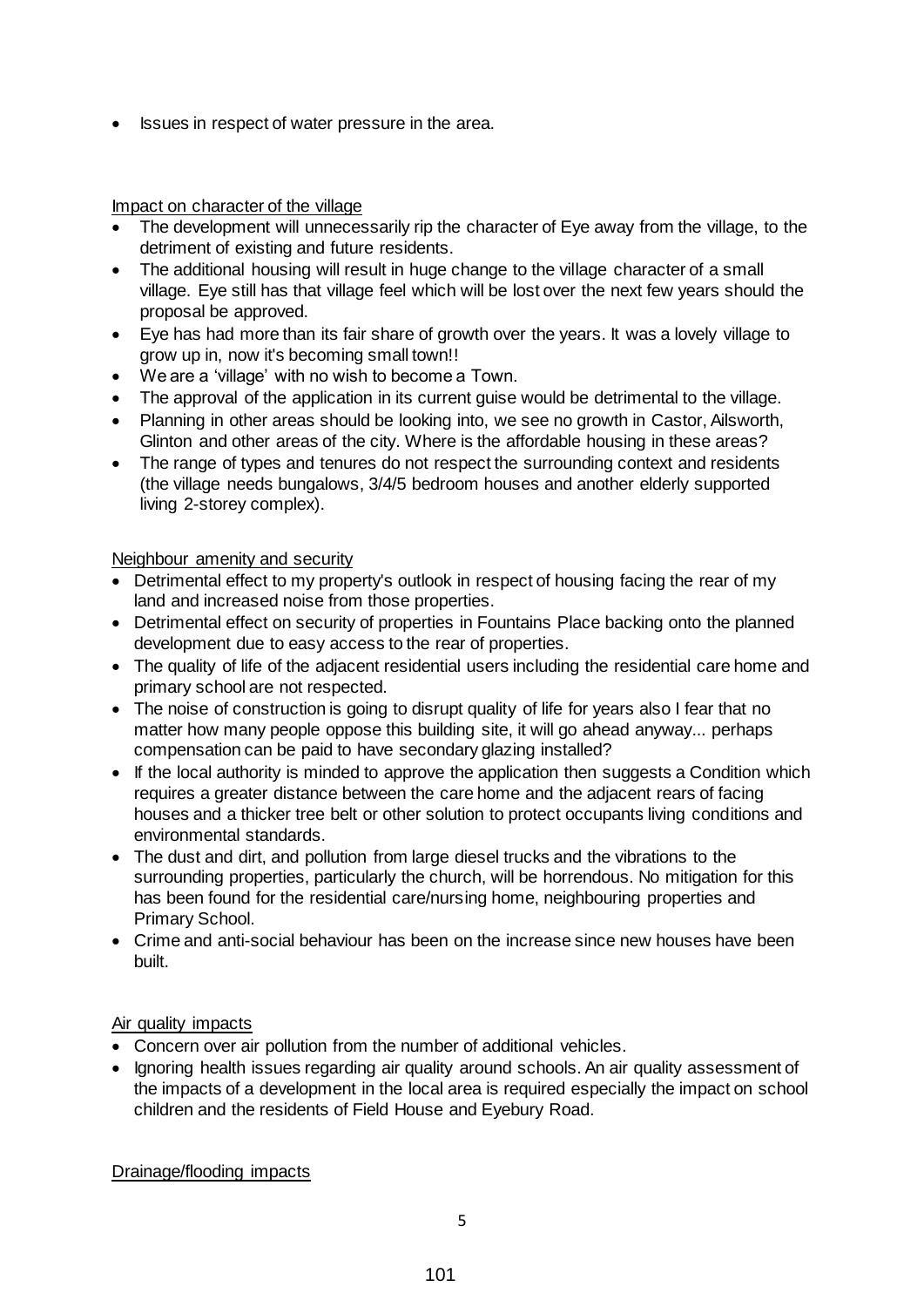- Flooding and drainage risks have not been addressed.
- What are the proposals for drainage and sewers? Existing sewerage drains down Eyebury Road struggle now and there is a strong effluent smell regularly near the care home.
- The existing drains are regularly emptied by a sludge gulper during the night time period. Larkfleet have said that an effluent storage tank was to be installed below ground level in the proposed park and the effluent would be pumped out during the night time period but this will still cause issues with the current drains and sewers. What happens if the level controls or pumps fail and the tank over flows untreated waste into the park area?
- The Larkfleet flood ponds utilise the open space areas rendering them unusable during heavy rain events and winter.
- Drainage and flood prevention for the site and school is not agreed for the site and does not address various current flooding issues especially at the school boundary.
- The Larkfleet plan shows the sloping area to the water drain/dyke running through the site as public open space. Clearly this cannot be used due to the deep drain and gradient of the sloping sides. The side are needed for North Level Drainage machinery access when cleaning the drain. The gradient and depth of the drain will be a danger to the public and children. The edge of the drain is a PROW and will need to be maintained and available for public use not just the residents of the site.
- There is no information on how the ditches and drains on the site boundaries will be connected to the drainage system e.g. along the Northern boundary with Thorney Rd, there should be a full analysis of all ditches and drains to see if any more are within the developers boundary to correct this error in the submission.
- The sewer system can't cope with current demands and need extensive updating. Most rainfall runs into drivers rather than drains, and any significant rainfall results in gardens flooding.

# Public open space

- Green space allocation is inadequate and does not meet PCC policies and standards as raised by the PCC Landscape Officer.
- Open spaces and play areas inadequate for the size of the development.
- The village needs more sports facilities, particularly indoor space.

#### Ecology / Biodiversity impacts

- Destroying natural hunting habitat for my cat and other felines.
- Potential negative effects on wildlife (migratory amphibians and hedgehogs) due to increase road surface and fencing.
- The proposal will have a detrimental impact on local wildlife I've seen barn owls and many other species on regular walks I think a wildlife survey is required.
- Where a new development has the potential to have significant adverse effect on the integrity of a designated international or national site for nature conservation purposes, as a result of additional recreational pressure on that designated site, the development may be required to provide open space of sufficient size, type and quality over and above the standard requirements set out in this policy, in order to mitigate that pressure.
- There is no mention for the above provision and its impact on the SSSI designated Eye Green Nature Reserve and Dogsthorpe Star Pit Reserve.

Trees/ Landscape impacts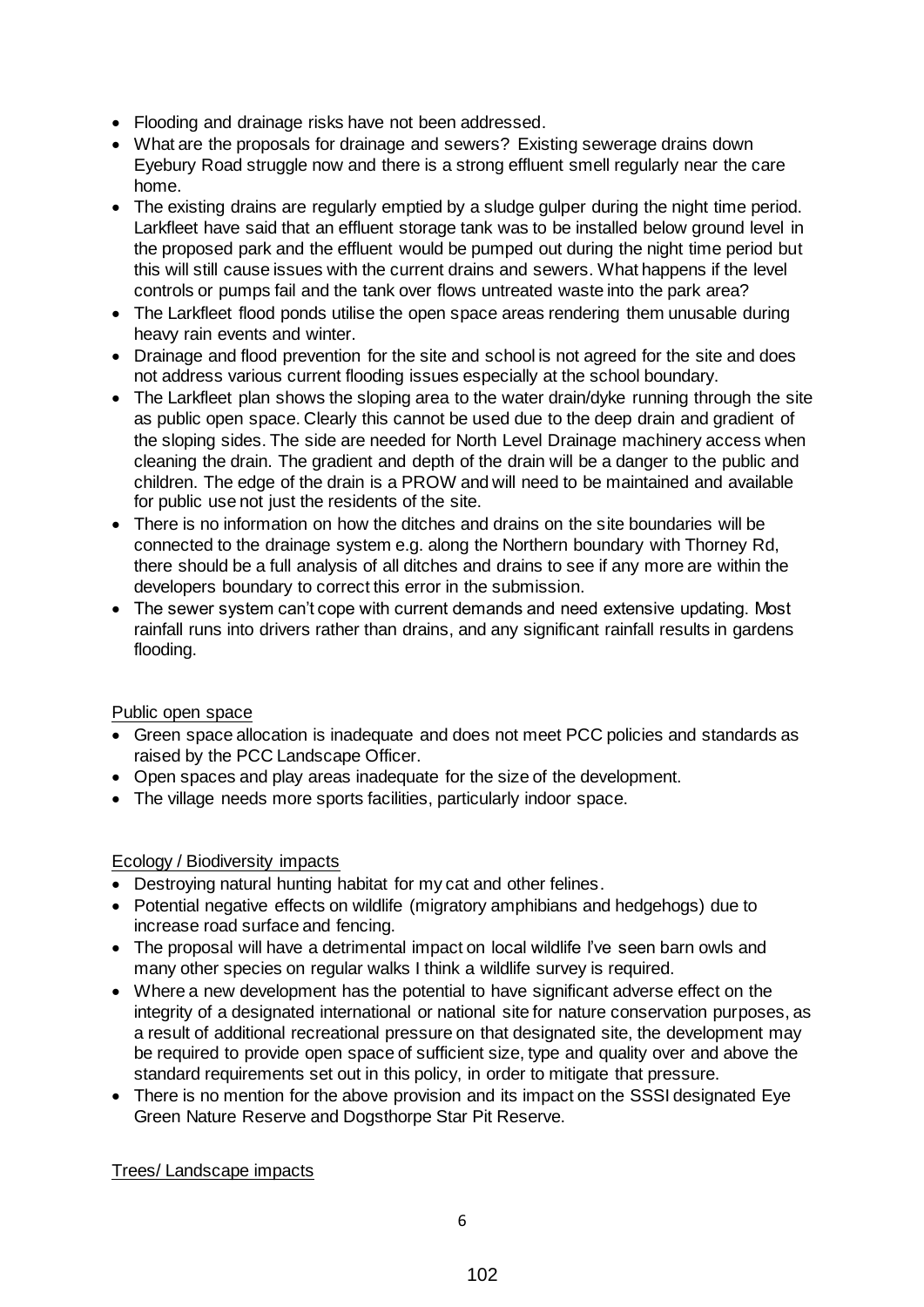- As the Tree Officer states there needs to be significant tree/shrub planting within the proposed school extension area especially to the boundaries with the adjacent new housing.
- Developer states trees and hedgerows are off site yet they are within the boundary.
- No Arboricultural Method Statement to provide details of how the necessary tree protection can be implemented, initial pruning and maintenance plan and ownership going forward across the housing site and the land allocated for the school expansion.
- Object to the removal of high amenity value trees and the lack of a TPO on some trees.
- Object to the location identification ownership information provided in the tree Survey schedule which states trees T9 to T19 and G12 and G14 are off site whereas they are within the boundary of the development site and the responsibility of the developer to prune and protect and have a maintenance agreement with the Council going forward.

### **Other**

- The governance of the site facilities and the plan for them is not clearly defined.
- Part of this land belongs to me, it is the only access to my field that is used all the time.
- Development includes access road to their field which is in their ownership.
- I keep a horse in the field adjacent to the proposed development and am concerned that the plans do not appear to include any access. I live approximately 50 metres from the proposed site but have received no communication regarding the planning application, relying on advice from neighbours to alert me.
- Will be moving out of the village if this development goes ahead.
- The masterplan proposes a school pedestrian/cycle access from the proposed development onto the school site. This proposal would mean the access goes directly across the planned sports pitches. This of course would be impractical to have a path through a sports field, the path will need to be around the perimeter of the sports field, which will mean more land needs allocating to the school for this.
- The applicant has not complied with the necessary building and safety regulations in their previous builds, specifically on the Parsons Prospect phase 5 development. Houses were sold on this previous development without the necessary building control certificates and with serious defects. I do not think any further developments should be approved for this company until such time as a) the regulatory and safety failures have been rectified and b) Larkfleet can prove that they have made sufficient progress in addressing these issues on their new developments.
- The residents of the developments on both sides of Thorney Road, going towards the bypass at Acorn Kennels, still have issues with their properties which remain unresolved.

#### **Support**

- I believe this would be great for Eye. I support this planning permission.
- Comment made in support of the application.

#### ---------------------------------------------------------------------------------------------------------------------------

#### **2 nd Consultation period (from 03/06/21 to 25/06/21)**

87 representations received; 86 objections 1 support

# **Objections**

Principle of development / Local Plan Policy

The Inspector agreed to 250 or less depending on traffic analysis not 284.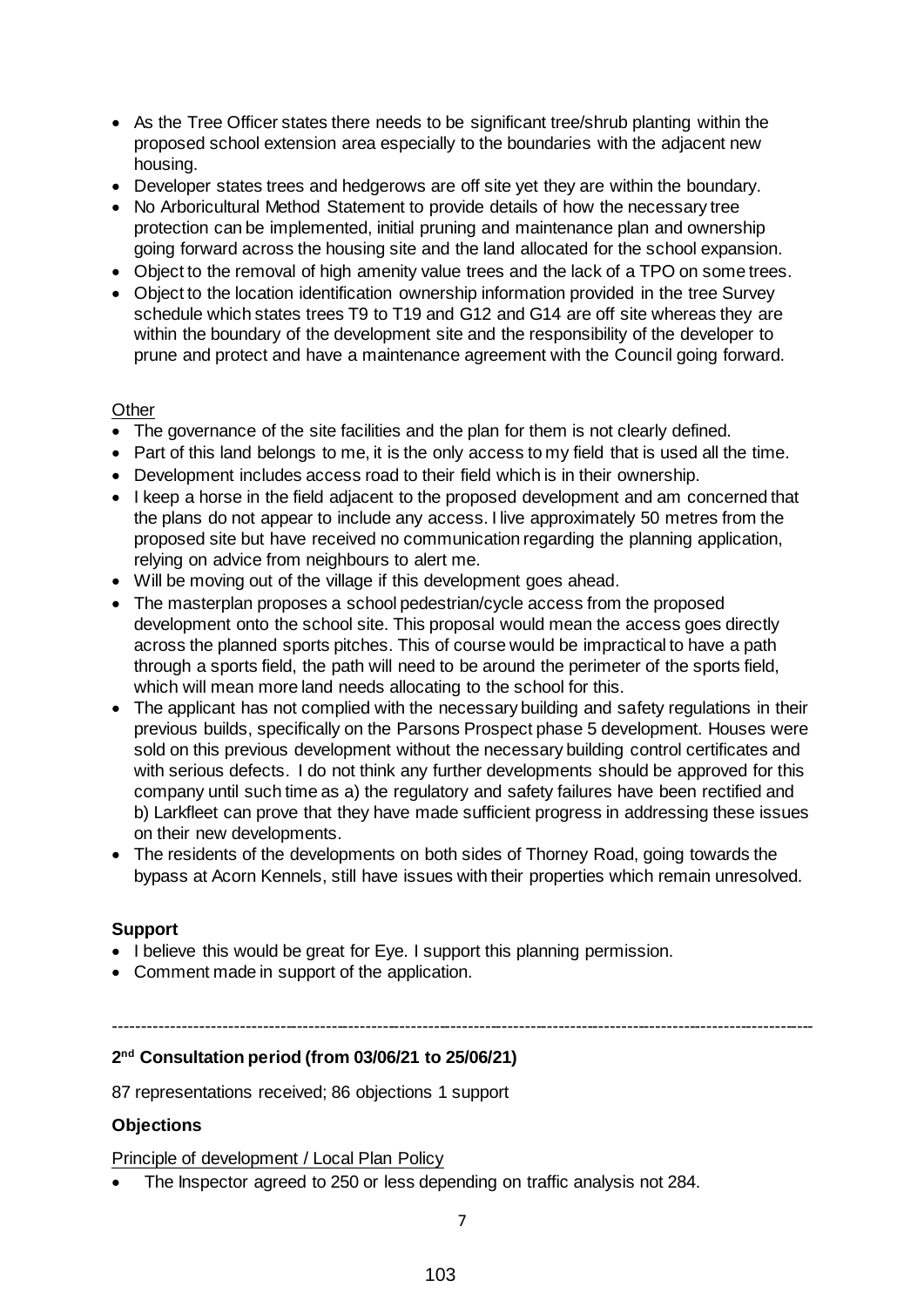- The development of this size represents the loss of green space, trees, and natural habitat.
- Larkfleet are challenging Highways request for detailed layout quoting 'We note that on other outline applications the LHA and the LPA have agreed that such matters of detail can be left to the reserved matters stage. I trust that can be done in this case as well.' - Other applications do not have to conform to LP40 so these details need to be supplied as part of this outline application
- As per the approved PCC Local Plan LP40 there should be a comprehensive Master Plan for the whole area and this plan should have a high level of engagement with the local community.
- The developer has not met Policy LP40 specifically included in the approved Local Plan for this site with 8 key principle to be met at this outline planning stage.
- Alternative places in Peterborough must be looked at for development and not Eye.

# Traffic/Highway safety

- a. Traffic
- Major road improvements to Eyebury Road and Thorney Road will be essential to minimise traffic congestion especially during the morning and evening school and work runs.
- Eyebury Road is already an extremely busy road, used by commuters as a "rat run" to have an additional 284 dwellings will only add to the heavy traffic burden, impacting upon local residents and school children who will be travelling to and from the local primary school.
- The road that runs past the school is simply not adequate for a development of this size to add more pressure coming through the village. The amount of times that cars / vans etc. mount the curb whilst children are walking to school is scary and it feels only a matter of time before there is a serious incident. Plus the Eyebury road out the back of eye towards Flag Fen is already single lane and can already take forever to pass.
- Not only Eyebury Road but Thorney Road are really busy now.
- There is a speeding problem down the road too with users often travelling at double the limit.
- The school time traffic is horrendous, with cars parked all the way down the road.
- I am surprised that so far the daily instances of road rage have not so far resulted in murder.
- The busy road has huge lorries all day and is a rat run to avoid the roundabout near the new Aldi that opens 10th June.
- Consideration for mobility scooters.
- The road that runs past the school is simply not adequate for a development of this size to add more pressure coming through the village. The amount of times that cars / vans etc. mount the curb whilst children are walking to school is scary and it feels only a matter of time before there is a serious incident. Plus the Eyebury road out the back of Eye towards Flag Fen is already single lane and can already take forever to pass.
- The bypass built years ago was supposed to have eased the village but the extra houses built since then has made the village busy and worse than it was before the bypass was built.
- Travelling north towards the church is hazardous due to all the cars parked and the chicanes. The bend in the road around the church involves a degree of risk as it is not possible to see the oncoming traffic until you have committed to the turn and you are in the path of that traffic.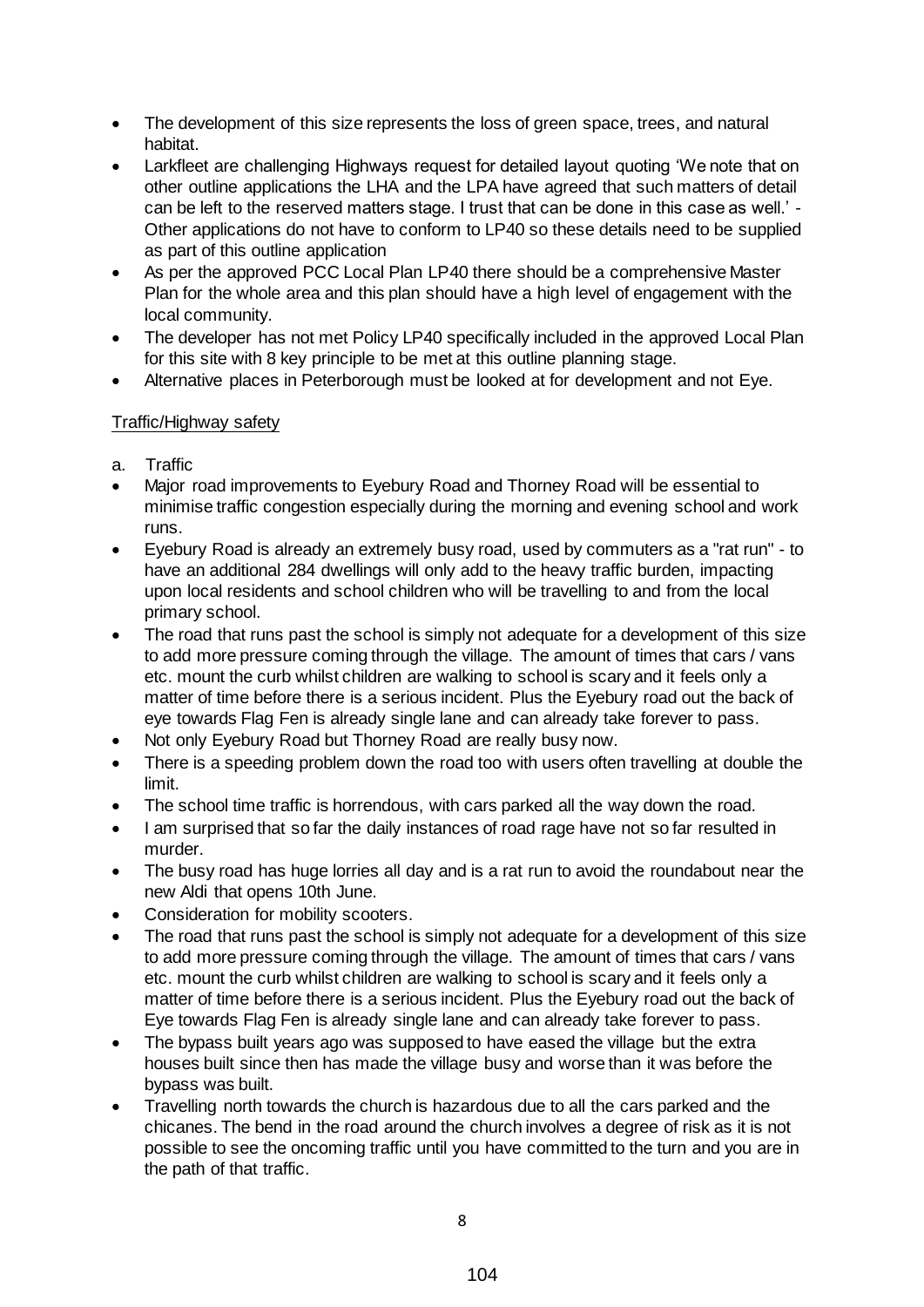- The road itself, as it exits the village towards Oxney Road, is not a fully two way road and has a section where vehicles have to use passing places. In the early morning traffic is continually backed up to the roundabout at the junction with the High Street and Thorney Road.
- Fears safety for children.
- 284 houses is probably circa 500 plus cars that are going to be added to village life. The village simply can't cope with this extra volume of traffic both into and out of the village.
- There should be an exit/ entrance at the other end of the new estate.
- Since the original proposal, the addition of the Red Brick Farm (18/00080/OUT) Fengate extension; the Newborough (19/00272/OUT) development and finally the new Aldi superstore (18/01698/FUL) on the A1139 have not been taken into consideration for traffic flow through the village of Eye and Eye Green and the updated traffic assessment does not detail the effects of these.
- Emergency vehicles won't be able to get through.
- There has been inadequate parking facilities provided by this developer in other recent developments, with reduced road width which means many cars are parking on pavements and residents with pushchairs and mobility scooters and those by sight problems have to go into the road to pass.
- Objects to the entrance to the site shown as a T Junction, this needs to be traffic lights as due to the rat run down Eyebury Rd residents will not be able to get out of the site in the morning rush hour.
- No traffic calming measures proposed.
- The existing public right of way through the middle of site is upgraded to a footway/ cycleway to provide connectivity to Thorney Road, although it is noted by PCC that this currently appears to be unachievable as an adopted route to the north cannot be provided.
- Proposed access points for pedestrians and cyclists are not available because the Council have not adopted the locations.
- The proposed masterplan road layout does not constrain vehicle speeds to an acceptable level for a new residential development with high numbers of vulnerable highway users.
- The plan to have the entrance to this new development on Eyebury Road would exacerbate existing problems on that road at peak times.

b. Transport Assessment (TA)

- No TA has been completed. This make this application premature and I will continue to object to it until such time as the TA is submitted for consultation.
- The road safety audit carried out was done at a time that does not show the true volume of traffic that uses Eyebury Road, 30<sup>th</sup> July 2020 was not only school holidays but also Covid restrictions were in place. I believe that there should be another audit at school drop off/ pick up in term time and at peak rush hour, morning and evening.
- The TA does not demonstrate that the impact of the development on the public highway will not be severe, and requires additional work to enable a full assessment of the impact of the proposals.
- Careful consideration of vehicular access to and from the site, the traffic implications for wider Eye area and junctions on the A47. Survey findings are insufficient and do not take into consideration other development works.

Infrastructure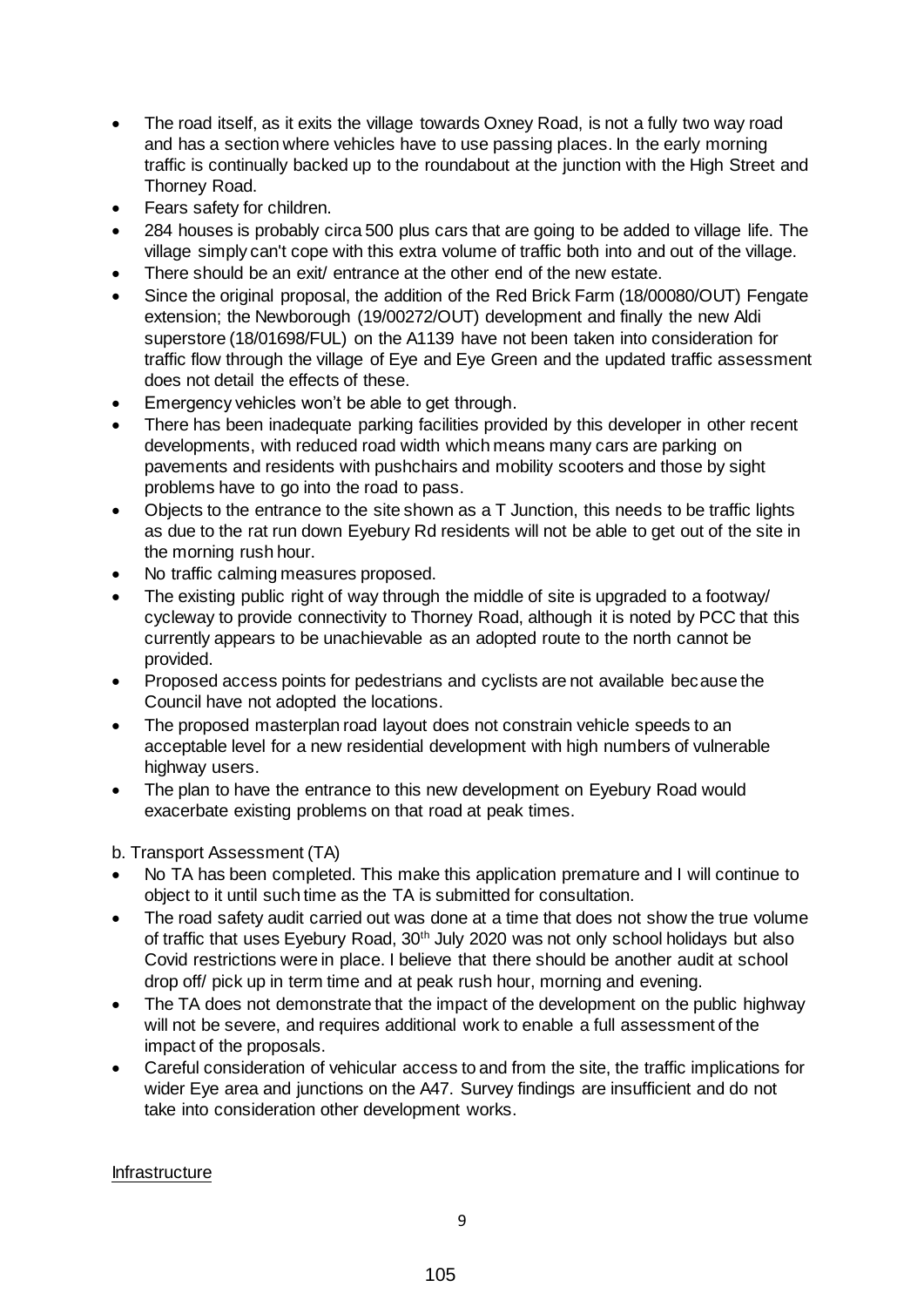- More traffic through the village, which is already saturated with housing.
- Infrastructure isn't there to support any more growth, we need our open spaces too.
- The school is already oversubscribed with the existing developments so is already in need of expansion without these additional houses.
- Village isn't big enough for further development, doctor's surgery is already struggling and Eyebury road won't cope with additional traffic.
- There is one pub in the village which is nowhere near big enough for the current population of the village let alone another 500 plus.
- The school is not big enough and already needs to take on mobile classrooms.
- The whole Eye infrastructure will not be able to cope with the proposed building programme envisaged by this application.
- The doctor's surgery, dentist and school are already full (even though there are plans to extend the school), so simply can't accommodate a further 300-600 plus patients.
- The village already is a big community and local families struggle to place their children in local schools and local struggle getting GP appointments because of the one GP surgery.
- The village has no post office.
- The facilities that exist in Eye simply cannot handle the number of additional residents.
- The inspectorate's report stated the infrastructure needed to be in place before an application could be agreed – there's no sign of any infrastructure to support this planning application.
- The village does not have the infrastructure to support a development of this size. It is overdevelopment of the site.
- There is inadequate information on the s106 contributions required to increase primary and secondary school capacity and provide sufficient community health and GP coverage.

#### Impact on character of the village

- The development will unnecessarily rip the character of Eye away from the village, to the detriment of existing and future residents.
- The additional housing will result in huge change to the village character of a small village. Eye still has that village feel which will be lost over the next few years should the proposal be approved.
- We are a 'village' with no wish to become a Town.
- Eye has had more than its fair share of growth over the years. It was a lovely village to grow up in, now it's becoming small town.
- The approval of the application in its current guise would be detrimental to the village.
- Planning in other areas should be looking into, we see no growth in Castor, Ailsworth, Glinton and other areas of the city. Where is the affordable housing in these areas?
- The range of types and tenures do not respect the surrounding context and residents (the village needs bungalows, 3/4/5 bedroom houses and another elderly supported living 2-storey complex).

#### Neighbour amenity and security

 A condition which requires a greater distance between the Home and the adjacent rears of facing houses and a thicker tree belt or other solution to protect occupants living conditions and environmental standards.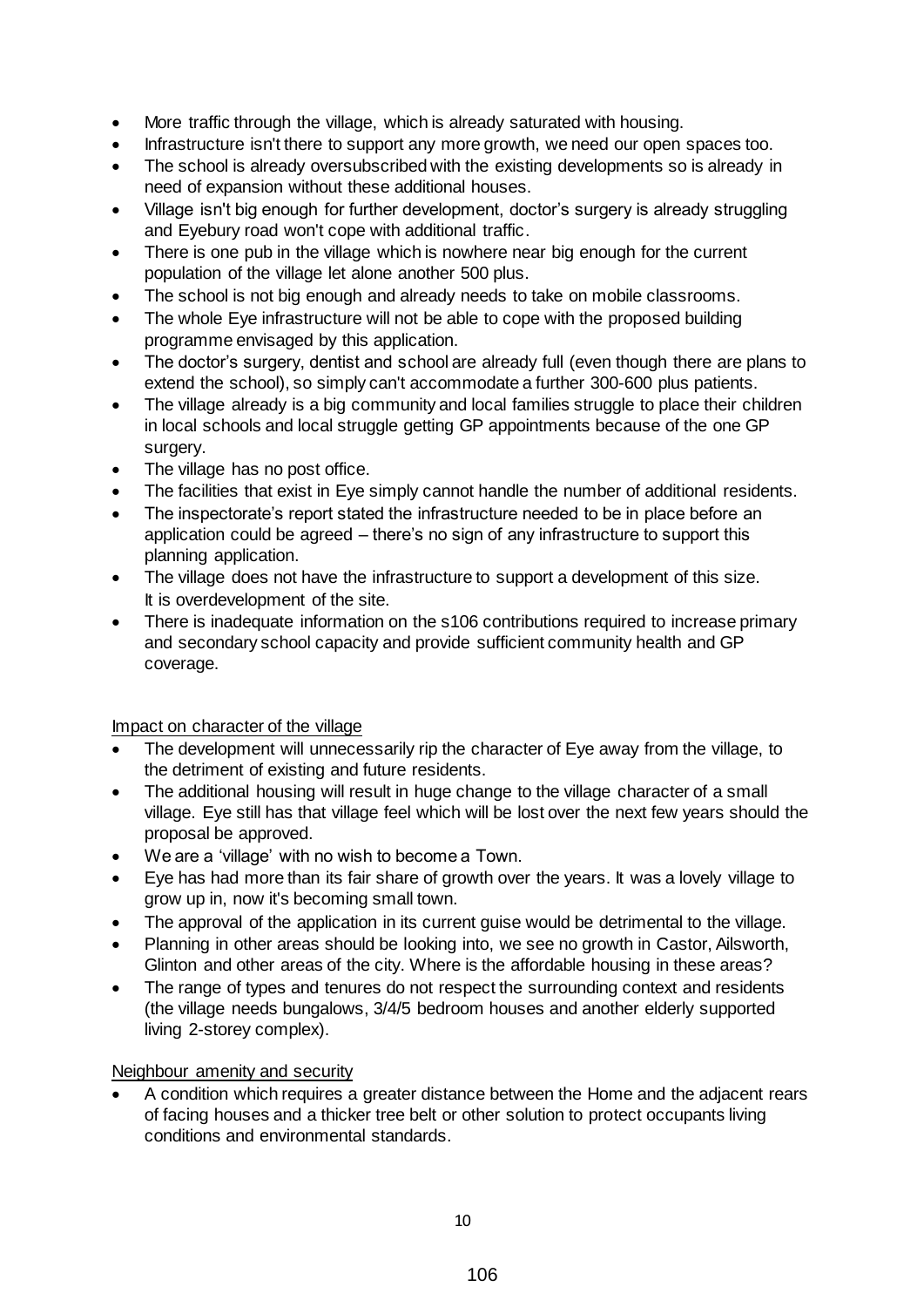Proximity to old peoples home - residents here have come for a peaceful existence in their final years. They will be burdened with noise, dirt and associated pollution, vibrations for years whilst the development is built.

# Air Quality

- With the extra traffic with the new home Eyebury road will become grid locked and with a school on this road the carbon monoxide emissions will increase and could endanger children health.
- Ignoring health issues regarding air quality around schools. An air quality assessment of the impacts of a development in the local area is required especially the impact on school children and the residents of Field House and Eyebury Road.

### Drainage/ flooding impacts

- The sewage pipe which runs along Eyebury road smells now what it will be like with over 284 new houses. Existing sewerage drains down Eyebury road struggle now and there is a strong effluent smell regularly near the care home.
- The sewerage along the High Street is often smelling disgusting due to the old pipes having to take much more than they were originally built for.
- Drains are inadequate and overflow in wet weather.
- Twice in 8 months my garden has flooded along with my two neighbours because of the poor drainage system that is in place which was built several years ago.
- Anglian Water tell residents the sewage system cannot cope with the housing.
- The existing drains are regularly emptied by a sludge gulper during the night time period. Larkfleet have said that an effluent storage tank was to be installed below ground level in the proposed park and the effluent would be pumped out during the night time period but this will still cause issues with the current drains and sewers. What happens if the level controls or pumps fail and the tank over flows untreated waste into the park area?
- Drainage and flood prevention for the site and school is not agreed for the site and does not address various current flooding issues especially at the school boundary.
- There is no information on how the ditches and drains on the site boundaries will be connected to the drainage system e.g. along the Northern boundary with Thorney Rd, there should be a full analysis of all ditches and drains to see if any more are within the developers boundary to correct this error in the submission.

#### Public open space

- The Larkfleet flood ponds utilise the open space area allocations rendering them unusable during heavy rain events and winter.
- The Larkfleet plan shows the sloping area to the water drain/dyke running through the site as public open space. Clearly this cannot be used due to the deep drain and gradient of the sloping sides. The side are needed for North Level Drainage machinery access when cleaning the drain. The gradient and depth of the drain will be a danger to the public and children. Finally the edge of the drain is a PROW and will need to be maintained and available for public use not just the residents of the site.
- Concern over loss of open space.
- Some of the allocated open space has been included as part of the Park Homes (Pioneer Caravans) buffer zone which is also to have hedge planting, clearly this will be inappropriate for children to play on.
- The public right of ways are just that not to be included as part of the open space calculations.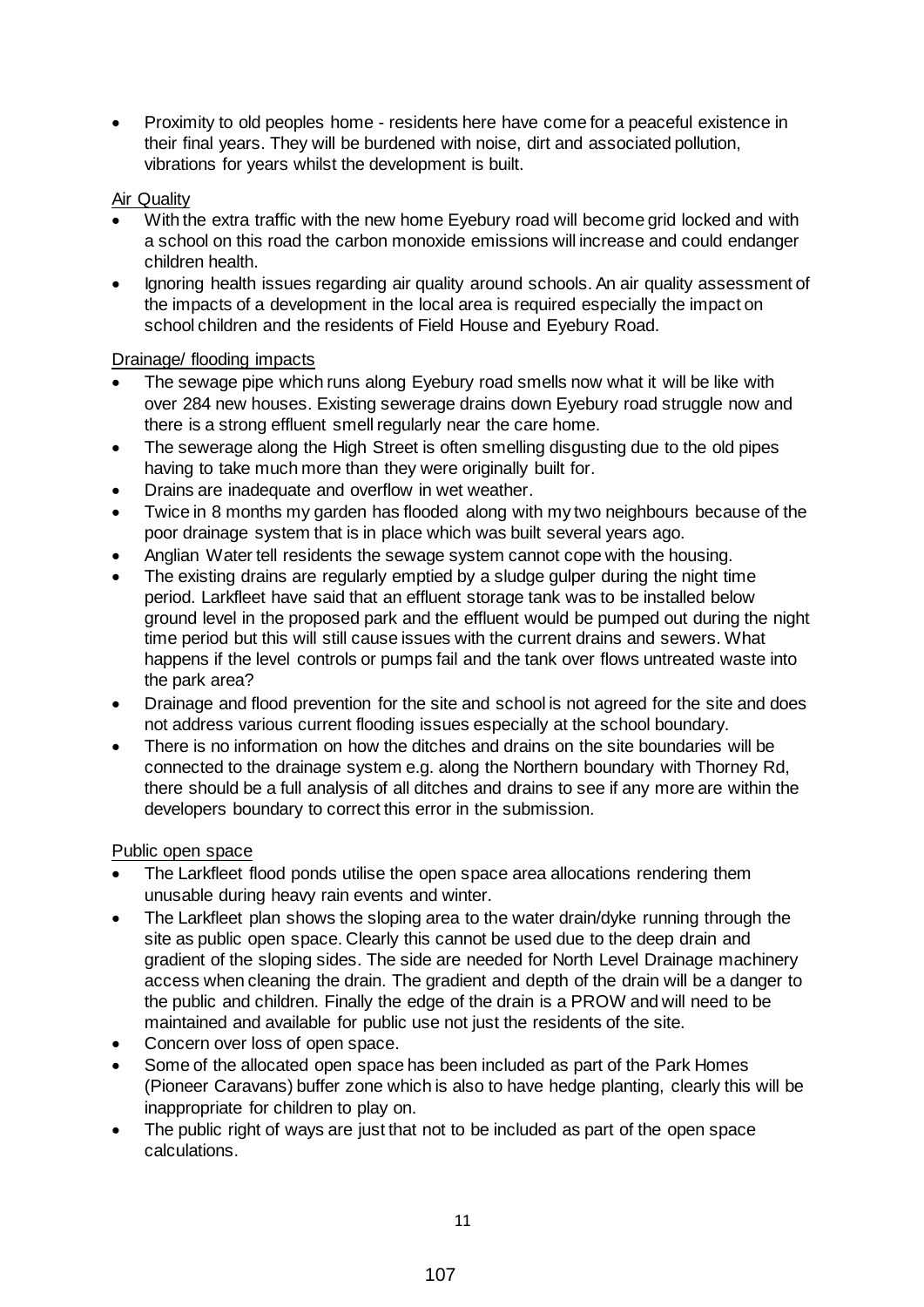- The land to be given to the school will be fenced off so should not be included in the open space calculations for this site
- The Council Landscape Officer raises issues which have not been addressed. Include not enough open space as well as the above comment the existing deep drain will need to be re profiled to reduce the gradient of the sides and needs to be fenced off for child safety, so again cannot be include in the open space amount, the officer also called for a Super LEAP and only a Leap is shown on the plan key. The officer also stated no ponds yet the masterplan layout shows 2 ponds. The allotments should also not be included in the open space calculations as they are to be secured so children cannot use.
- The scheme is an overdevelopment of the site, which prevents sufficient open space from being incorporated and would have a significant impact on the village.
- Green space allocation is inadequate and does not meet PCC policies and standards as raised by PCC Landscape Officer.

### Ecology and Biodiversity impacts

- Concern over negative impact of wildlife.
- Would like to point out that 4 years after the previous development was completed, the biodiversity around the previous build is still vastly depleted. I see nothing in this plan that will sufficiently offset the huge loss of habitat that will inevitably take place with this build.
- Where a new development has the potential to have significant adverse effect on the integrity of a designated international or national site for nature conservation purposes, as a result of additional recreational pressure on that designated site, the development may be required to provide open space of sufficient size, type and quality over and above the standard requirements set out in this policy, in order to mitigate that pressure.
- There is no mention for the above provision and its impact on the SSSI designated Eye Green Nature Reserve and Dogsthorpe Star Pit Reserve.
- Wildlife another concern, trees, green space, walking areas, all will be destroyed and replaced with polluting cars and humans.

# Trees and Landscape impacts

- Object to the removal of high amenity value trees and the lack of a TPO on some trees.
- No Arboricultural Method Statement to provide details of how the necessary tree protection can be implemented, initial pruning and maintenance plan and ownership going forward across the housing site and the land allocated for the School expansion
- Developer states trees and hedgerows are off site yet they are within the boundary.
- As mentioned by the Tree Officer, there needs to be significant tree/shrub planting within the proposed school extension area especially to the boundaries with the adjacent new housing.

#### Other issues

- Anti-social problems already in the village, but with more housing will without a doubt cause more.
- As a land owner next to the planning it will stop access to my land.
- Poor water pressure more houses will be greater strain on system.
- The construction will cause excessive dust and will be harmful to the children attending the school next to the building site.
- Larkfleet have an appalling record of actually finishing developments correctly and speedily. Parsons Prospect was managed incredibly badly and continues to have problems. The roads still haven't been adopted, play areas are not maintained.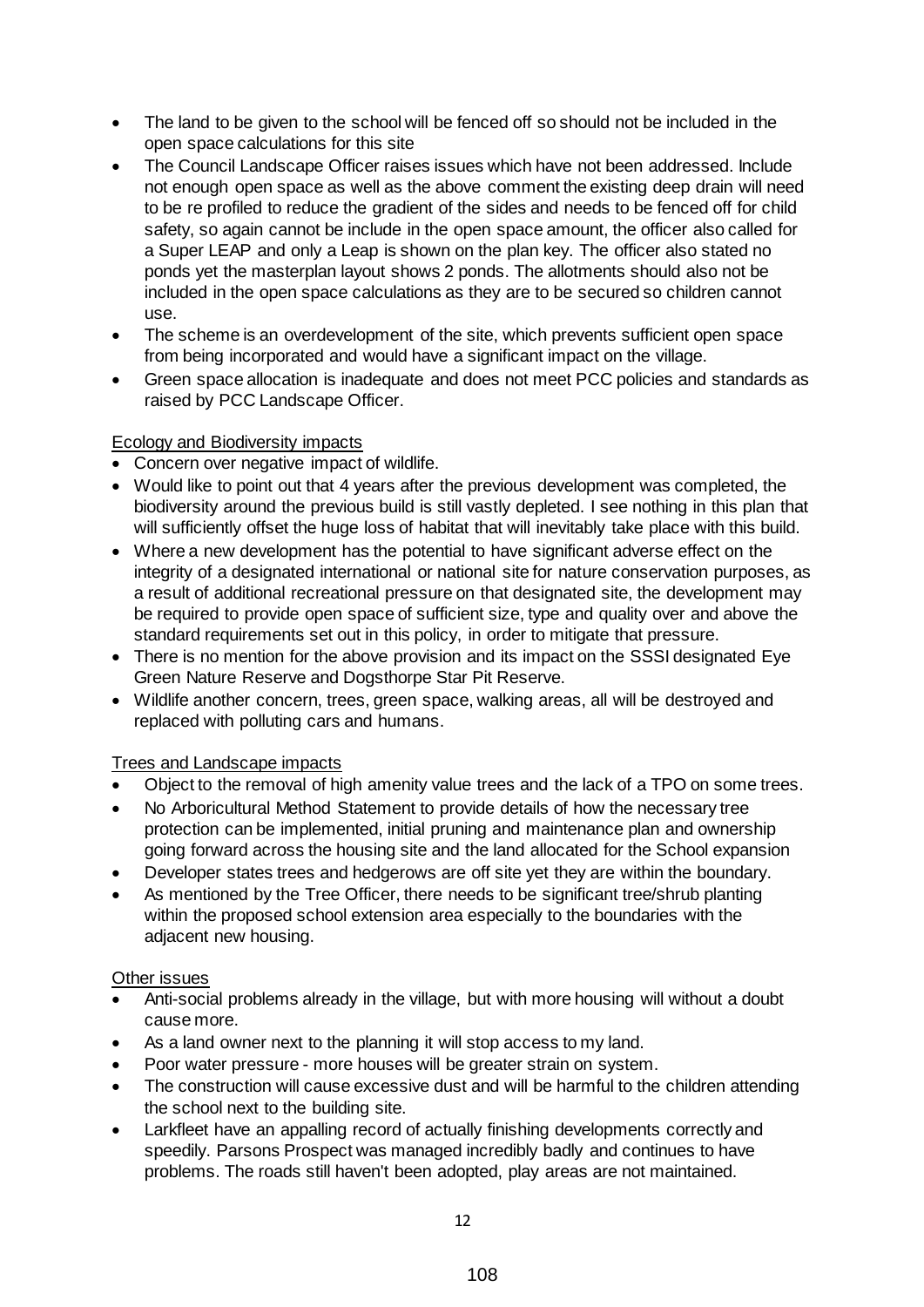- The land being proposed is fondly used by dog walkers from all over the village as a safe walk which will be lost if built upon.
- There are already serious issues in the village from previous decisions.
- The proposed planning is a huge increase as a percentage to the village and is excessive.
- While it would appear Larkfleet have offered land to the school to develop and other mitigating options, I believe this isn't sufficient and is just a work around to gain planning.
- If this application is given consent, it will be excellent if it is made subject to the homes being built to a standard that is net carbon zero as far as energy consumption is concerned. Ideally, homes should be fitted with solar panels on roofs, and heating and cooking sources which do not come from fossil fuels.
- Consideration should be given to an Environmental Assessment.
- The governance of the site facilities and the plan for them is not clearly defined.
- The applicant Larkfleet homes has not complied with the necessary building and safety regulations in their previous builds, specifically on the Parsons Prospect phase 5 development. Houses were sold on this previous development without the necessary building control certificates and with serious defects. I do not think any further developments should be approved for this company until such time as a) the regulatory and safety failures have been rectified and b) Larkfleet can prove that they have made sufficient progress in addressing these issues on their new developments.
- No mention of how the Public Right of Way footpath running through the site will be kept open during the years of building these houses.
- The masterplan proposes a school pedestrian/ cycle access from the proposed development onto the school site. This proposal would mean the access goes directly across the planned sports pitches. This of course would be impractical to have a path through a sports field, the path will need to be around the perimeter of the sports field, which will mean more land needs allocating to the school for this.

# **Support**

 The development of such dwellings will be a positive addition to Peterborough's housing stock, and our village(s) of Eye and Eye Green must take our fair share. The addition of these dwellings to the Eye area will also ensure that the area and local businesses continue to thrive. Further, provision of land for an extension to the school will help to mitigate the additional school places needed. We must ensure the appropriate infrastructure is put in place to support such dwellings.

#### ---------------------------------------------------------------------------------------------------------------------------

#### **3rd Consultation period (from 03/09/2021 - 22/09/2021)**

103 representations received; 103 objections 0 support

#### **Objections**

Principle of development / Local Plan Policy

- The developer has not met Policy LP40 specifically with 8 key principle to be met at this outline planning stage.
- In the Local Plan this site was for 250 or less dwellings dependent on traffic analysis.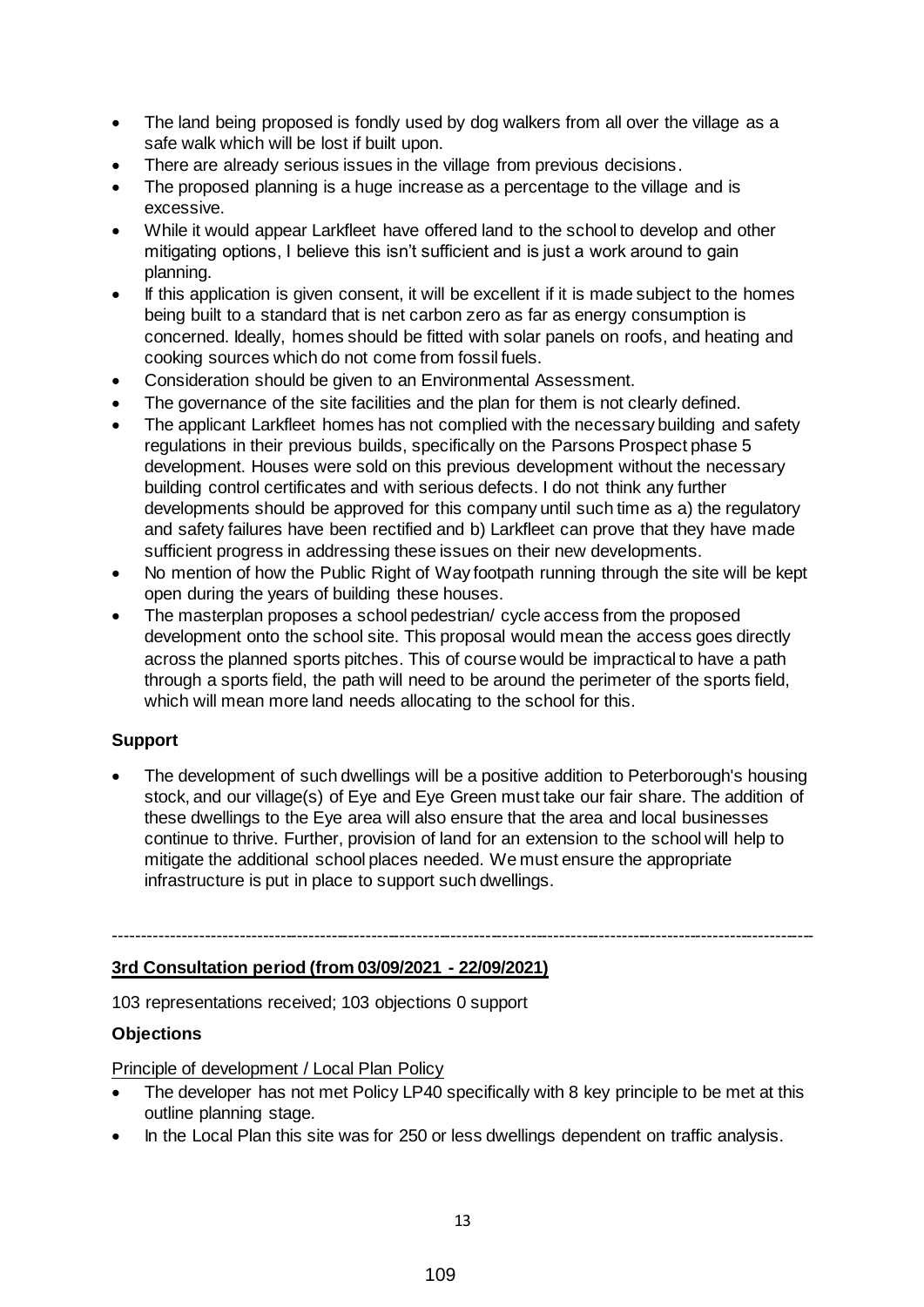- A full Masterplan cannot be made and commented on, as such the submission does not meet LP40, 'a range of types and tenures that meet needs and respects the surrounding context'.
- $\bullet$  3<sup>rd</sup> time this application has been put forward for public consultation and the developer has still not met the requirements of LP40 in the approved Local Plan.
- Alternative places in Peterborough must be looked at for development and not Eye.

# Traffic/Highway safety

- The Council must direct A1139's traffic away towards the bypass.
- The development will slowly but surely increase flows of traffic down the high street onto the A47 and onto Eyebury Road, which is not sustainable. Eyebury is a rat run for traffic between the A47 and Peterborough's Eastern Industry which will be further impacted by the pending development at Red Brick Farm.
- Eyebury Road is very busy especially at school times and the village is used as a rat run with heavy traffic at certain times of the day. There is nowhere to park for the houses and the school, and with more houses you are just increasing the traffic on an already very dangerous road.
- Residents already living in the surrounding area have problems with cars being parking in the way of houses and not being able to access their own properties.
- Peterborough Road is also a problem for the village, with many people using the village to cut through due to the increase in congestion on this road.
- The village is a maximum capacity and already driving through/ out of Eye is a problem.
- I have on more than one occasion witnessed near misses involving children on Eyebury Road.
- Walk from my home along Eyebury Road is dangerous, with a lot of the pathway very narrow and many cars driving very close. With a lot of young children around these times it is very concerning with the possible increase of much more traffic on the roads, This road at most times is hard to drive down with people parked all along the sides let alone at school drop off and pick up and people going to and from work.
- The possibility of over 500+ cars this will make traffic congestion through the village unbearable. Have any checks been done to see what the traffic is already like at busy times?
- Getting out of Eye towards the PE1 centre is horrendous, for a journey that should take few mins can take 20 mins plus doe to the amount of traffic. Again an extra 500+ cars would make this even worse.
- Proposed access points for pedestrians and cyclists are not available because the Council have not adopted the locations.
- The junction with Eyebury Road requires traffic lights to allow for the safe exit of cyclists. Another reason for the traffic lights is parents dropping their children off at the new school drop off/car park will not be able to get out of the site due to the volume of rat run traffic.
- Eye has minimal bus service, covered by number 36 and 37 buses, and buses to and from the villages are infrequent so residents have to rely on cars.
- The proposed access from Eyebury Road is thoroughly inadequate. That road cannot accommodate additional traffic and is already a hazard.
- There is no room for cyclists anywhere even though it is part of the green wheel.
- Proposal will remove the popular walking route along the lane from Thorney Road to Eyebury Road.
- Inadequate parking facilities due to overdevelopment of the site.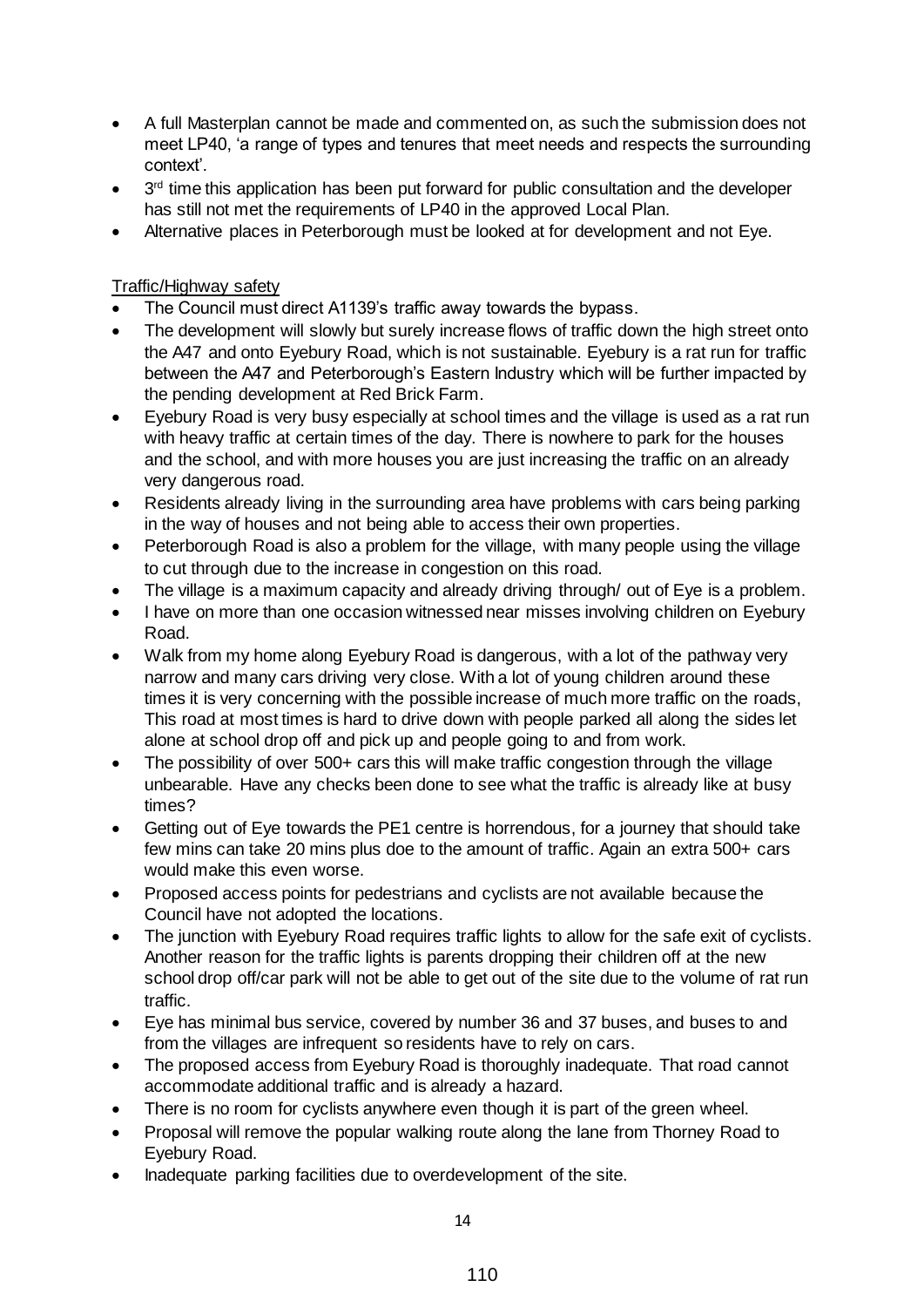- The updated road proposal intends to join on the proposed site to Enfield Court which will result in large volumes of cars coming onto Thorney Road.
- Speeding issues on Thorney Road and Eyebury Road.
- The rear 'pedestrian access', the planners are being naïve if it is not expected that once the main vehicle drop to the south is found to be congested at school times that parents will not use the side road adjacent to Fountains Place as an alternative pick-up/drop-off point. Defeating the purpose of the pedestrian access and resulting in noise, disruption and pollution for residents at Fountains Place.
- Also foresee, parents parking on Thorney Road and dropping children off, resulting in congestion and increased risks on Thorney road.
- Larkfleet have not changed the new school access 2m wide footpath layout in the new Master Plan as it still goes across the proposed school sports field. A 2m wide footpath is not wide enough for 2 way pedestrian flow especially given parents will be holding children's hands/pushing pushchairs and for those wanting to cycle. It also needs lighting for winder months.

b. Transport Assessment (TA)

- The road safety audit was carried out was done at a time that does not show the true volume of traffic that uses Eyebury Road, 30<sup>th</sup> July 2020 was not only school holidays but also Covid restrictions were in place. I believe that there should be another audit at school drop off/pick up in term time and at peak rush hour, morning and evening.
- A comprehensive traffic assessment is needed to measure the level of traffic at this proposed exit point of the site.
- The Road Safety Audit Stage 1 report includes a number of problems. These require addressing at outline planning stage especially problem numbers: 2.4 – risk of collisions at night if kerb build-outs or other traffic movements are not clearly seen by approaching drivers. 2.5 Hazard for cyclists and pedestrians, risks that cyclists leaving the development will continue to cycle along the footway adjacent Eyebury Road or cycle off the cycleway into the path of a passing vehicle.
- Various concerns have been raised by the Local Highway a number of which have not been addressed. The issues raised are of concern as Eyebury Road has significant issues with rat run traffic and any TA needs to be undertaken in school times as well as peak commuting times in mornings and evenings to full understand the traffic issues outside the school on Eyebury Road and its close location to the site entrance.
- The TA Addendum is not showing all the information needed at outline planning stage to enable comments by all consultees as to volume of houses and site layout not in accordance with Policy LP40.

# **Infrastructure**

- The village already is a big community and local families struggle to place their children in local schools and local struggle getting GP appointments because of the one GP surgery.
- The facilities that exist simply cannot handle the number of additional residents. The waiting lists for doctors and dentists are already long, and there is only one nursery. There is also no post office since it closed, two shops and a small chemist.
- The school is having to put in place temporary class rooms to accommodate the numbers they already have, the school would have to be extended permanently to cope with this additional demand.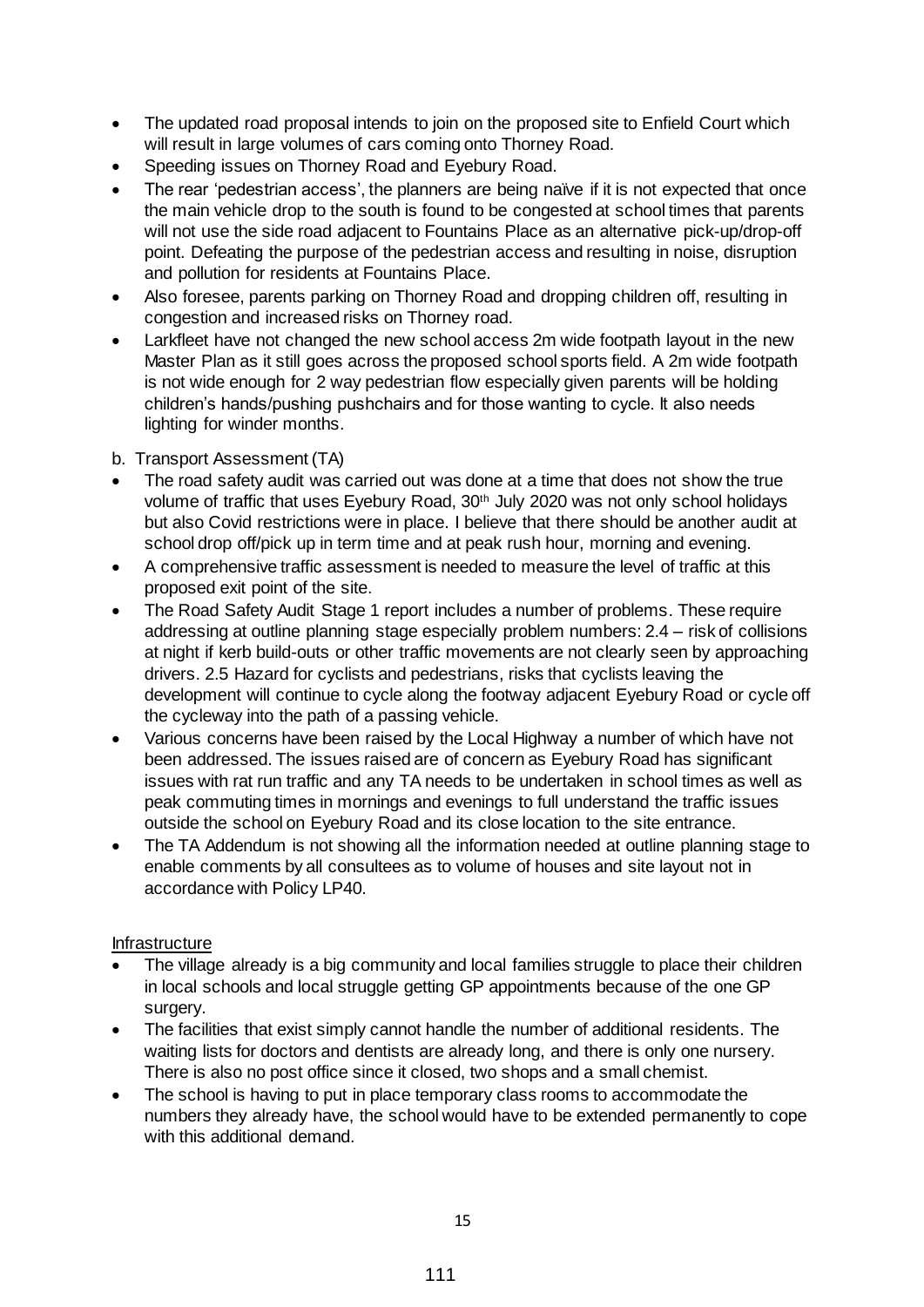- You seem to be approving houses to be built all over Eye, where do you think these people are going to send their children to school and how is an already overstretched doctors and dentist going to cope?
- Insufficient infrastructure to cope with any more dwellings. Services are already at breaking point.
- 18 primary kids haven't got a place this year and need to look somewhere else.
- The developers are purposing to give land but where will the school get funds to increase the size? Also making a primary school too big can compromise on quality given to the students and is already a very large primary school.
- The land allocated to the school is not enough for its permanent expansion and the children drop off parking facilities.
- Eye village infrastructure cannot cope already, given the over 100 houses recently built.
- This is potentially another 1,000 people (based on an average family of 2 adults and 2 children) to an already overcrowded village.

### Impact on character of the village

- The development will unnecessarily rip the character of Eye away from the village, to the detriment of existing and future residents.
- The additional housing will result in huge change to the village character of a small village. Eye still has that village feel which will be lost over the next few years should the proposal be approved.
- We are a 'village' with no wish to become a Town.
- The approval of the application in its current guise would be detrimental to the village.
- Planning in other areas should be looking into, we see no growth in Castor, Ailsworth, Glinton and other areas of the city. Where is the affordable housing in these areas?
- The range of types and tenures do not respect the surrounding context and residents (the village needs bungalows, 3/4/5 bedroom houses and another elderly supported living 2-storey complex).
- Local residents in Eye use the local public footpaths to escape into the beautiful countryside for their wellbeing and mental health. The countryside around Eye is slowing being turned into a concrete jungle destroying the lovely scenery and natural habitat.

# Neighbour amenity

- The quality of life of the adjacent residential users including the residential care home and primary school are not respected and there is no plan put forward for the 3 years duration to build this development.
- The dust and dirt, and pollution from large diesel trucks and the vibrations to the surrounding properties, particularly the church, will be horrendous. No mitigation for this has been found for the residential care/nursing home, neighbouring properties and school.

#### Air Quality

 Ignoring health issues regarding air quality around schools. An air quality assessment of the impacts of a development in the local area is required especially the impact on school children and the residents of Field House and Eyebury Road.

# Drainage/ Flooding impacts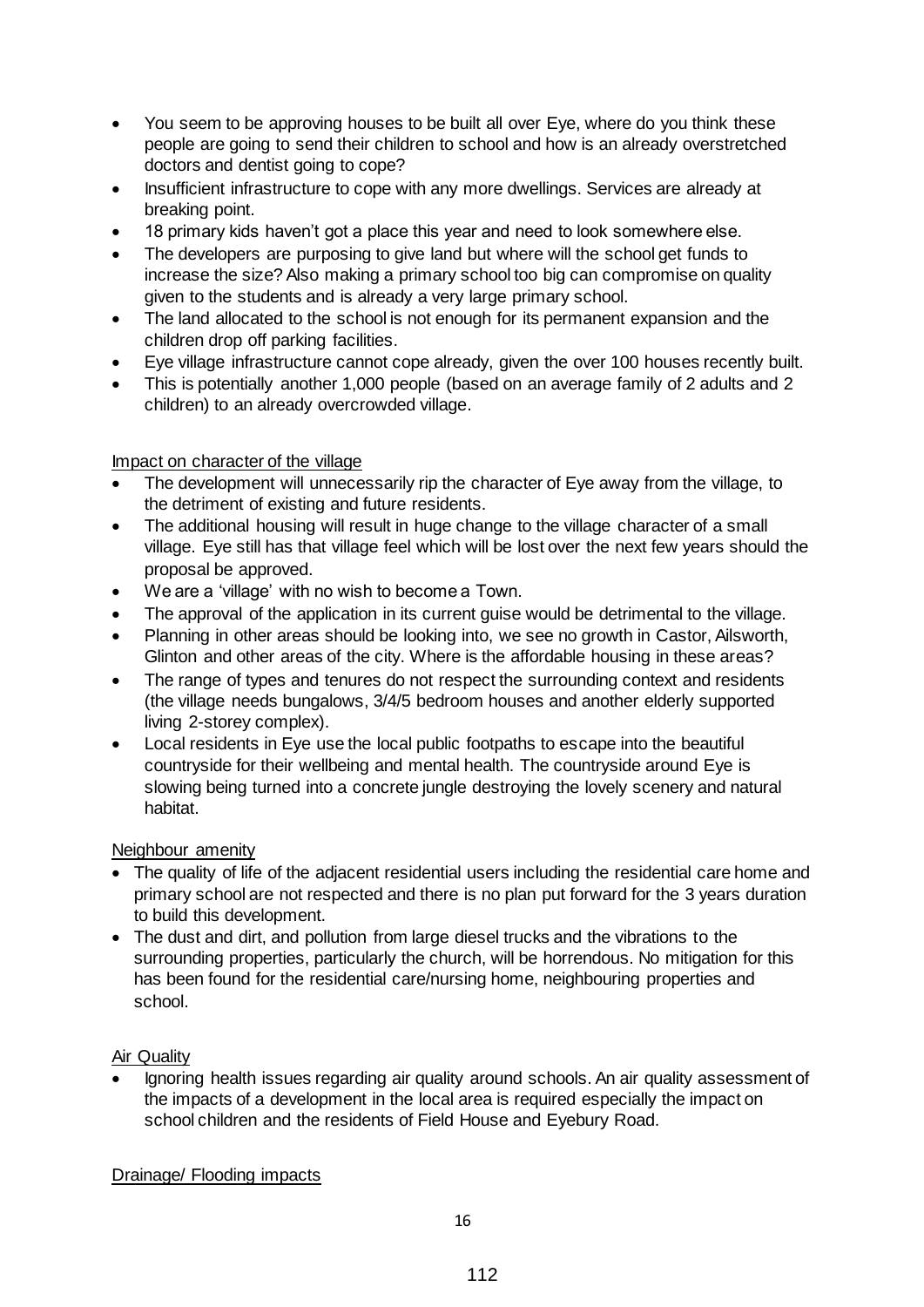- Object to the application as there is no plan to upgrade Eye Sewage System before the site works start along with an onsite pumping state.
- Drainage and flood prevention for the site and school is not agreed for the site and does not address various current flooding issues especially at the school boundary.
- There is no management plan, approach and financial modelling to maintain the Open Space trees, and play areas along with drainage systems and ponds.
- Larkfleet have proposed that the current PROW footpath to the side of the drain would be used for cyclists/families/pushchairs and Mobility scooters to the east of the drain to gain access to Thorney Road. This would be impractical during late autumn and winter months due to the soft ground conditions and given North Level IDB (Internal Drainage Board) have stated the path cannot be made tarmac due to plant needing to work along the 9m easement area. For the safety of the residents the drain easement area should be fenced off and a new footpath/cycle way suitably tarmac and lit created to the east of it.
- I live on a Larkfleet development which would back on to the new one and the sewage system is terrible already. Toilets constantly smelling or blocking up, drain smells are coming up the sink. With an increase in housing so close would make this situation so much worse.
- 9m IDB Drain Easement is shown as part of open space allocation on Master Plan diagram cannot be used as open space as the deep drain will need to be fenced off for the protection of the children, partially sighted and other residents. Who will be responsible for the safety of the residents or the maintenance of fencing?
- The 9m IDB Easement is also a PROW, who will maintain this?
- Eye was subject to a torrential downpour, the sewage and wastewater systems could not cope with the levels of water and there was some severe localised flooding. This application is for houses to be built on farmland. The wastewater and sewage system run by Anglian Water is not fit for purpose. The system is ancient and cannot cope with the current number of houses. Any further housing will just overpower this system even more. It needs to be fully upgraded to cope with the current level of housing before any further building takes place.
- Currently the school fields flood during winter as the Dyke the other side of their boundary does not drain into the main one on the land to be developed, Larkfleet's drainage designs do not resolve this issue.
- Looking at the drainage and overlaying the housing plan, the ditches to the East (and possibly South but that is complicated by the access rights issue), have private gardens running up to them with no form of access for maintenance.
- This land floods and although Larkfleet have submitted a drainage plan to use these ditches, they do not give any land away to be able to maintain them. The plan is trying to indicate shared ownership with the adjacent field, but the ditch is within the boundary and as such needs a plan for maintenance.
- The sewer system can't cope with current demands and need extensive updating. Most rainfall runs into drivers rather than drains, and any significant rainfall results in gardens flooding.

# Public open space

- Green space allocation is inadequate and does not meet PCC policies and standards as raised by PCC Landscape Officer.
- The Larkfleet flood ponds utilise the open space area allocations rendering them unusable during heavy rain events and winter.
- The Larkfleet plan shows the sloping area to the water drain/dyke running through the site as public open space. Clearly this cannot be used due to the deep drain and gradient of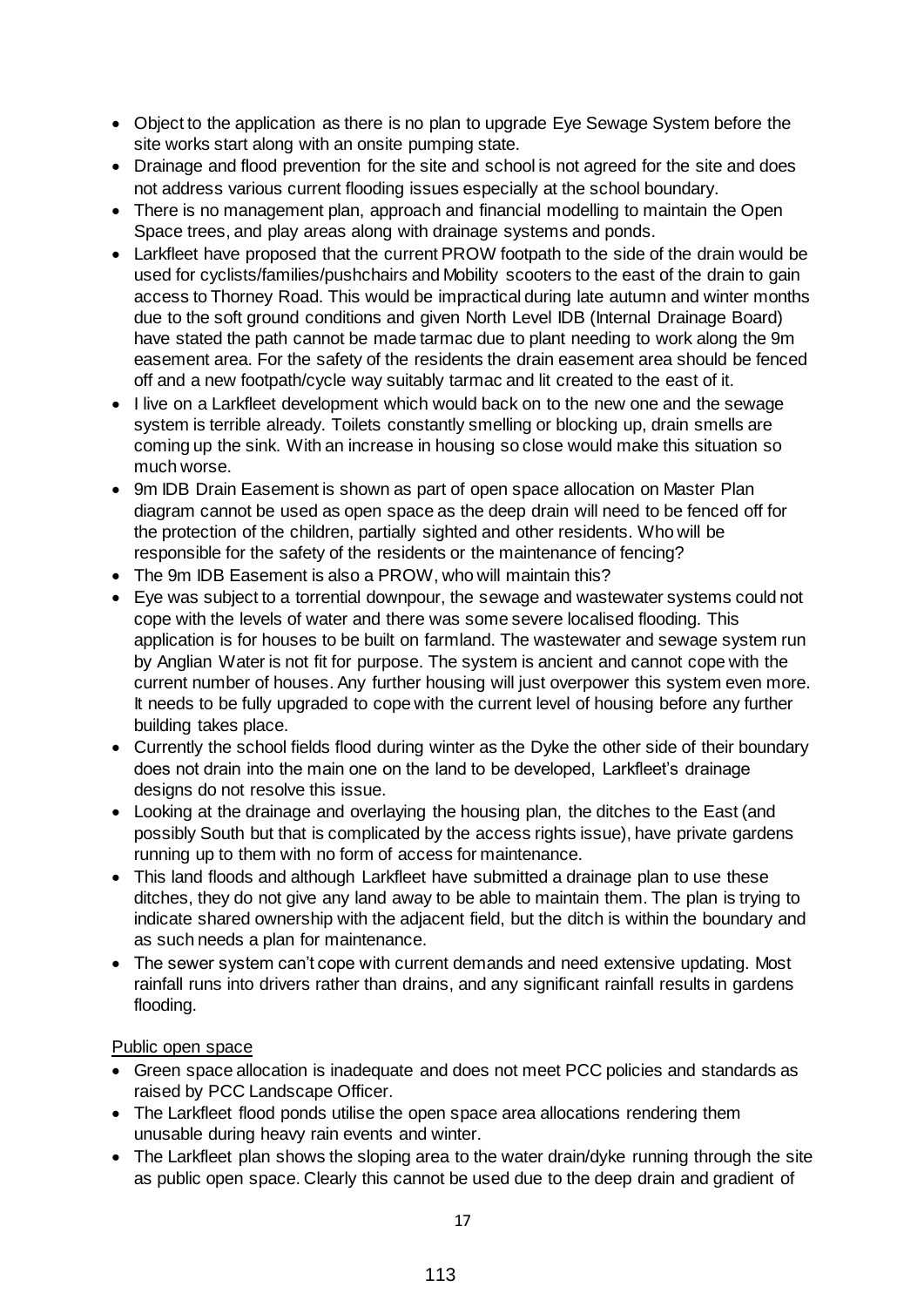the sloping sides. The side are needed for North Level Drainage machinery access when cleaning the drain. The gradient and depth of the drain will be a danger to the public and children. Finally the edge of the drain is a PROW and will need to be maintained and available for public use not just the residents of the site.

# Ecology/ Biodiversity impacts

- Wildlife another concern, trees, green space, walking areas, all will be destroyed and replaced with polluting cars and humans.
- No provision for mitigation of recreational impacts of development on SSSI designated Eye Green Nature and Dogsthorpe Star Pit Reserve.

### Trees/ Landscape impacts

- The Developer states trees and hedge rows are off site yet they are within the boundary so will need to be maintained by the residents management and financial plan.
- Object to the removal of high amenity value trees and the lack of a TPO on some trees.
- Object to the location identification ownership information provided in in tree survey Schedule which states Trees T9 to T19 and G12 and G14 are off site whereas they are within the boundary of the development site and the responsibility of the developer to prune and protect and have a maintenance agreement with the Council going forward.
- No Arboricultural Method Statement provided to outline details of tree protection, pruning and maintenance plan as well as ownership going forward.

#### Other issues

- The only people who want this are those that profit from it.
- The governance of the site facilities and the plan for them is not clearly defined.
- If a significant proportion of the development were to be bungalows then the impact on the school would be reduced, lessening the burden on both primary and secondary education provision. This may also impact on the number of cars and possibly support local public transport.
- There is no management for the maintenance of the surrounding boundaries, dykes and trees especially those adjoining current housing, the school and field, and residential care facilities.
- No Highway and Anglian Water assessment of the impact on Eyebury road and the utilities if it will be used by Larkfleet for heavy lorries delivering to the site for the 2 to 3 years of building the homes and roadways.
- The Larkfleet Location Map Ref L---/LP/01 shows the site boundary incorrectly, it includes a private track to a stables and paddock beyond and another public footpath and track adjacent to that on its southern boundary opposite 67 Eyebury Road. Further, the Location Map shows housing built on top of a number of drains and a private track to a stables and paddock beyond on its southern boundary opposite 67 Eyebury Road.

---------------------------------------------------------------------------------------------------------------------------

- Increase the amount of crime and anti-social behaviour.
- $\bullet$

# **4 th Consultation Period (from 21/10/21 19/11/21)**

52 representations received; 52 objections 0 support

# **Objections**

Principle of development / Local Plan Policy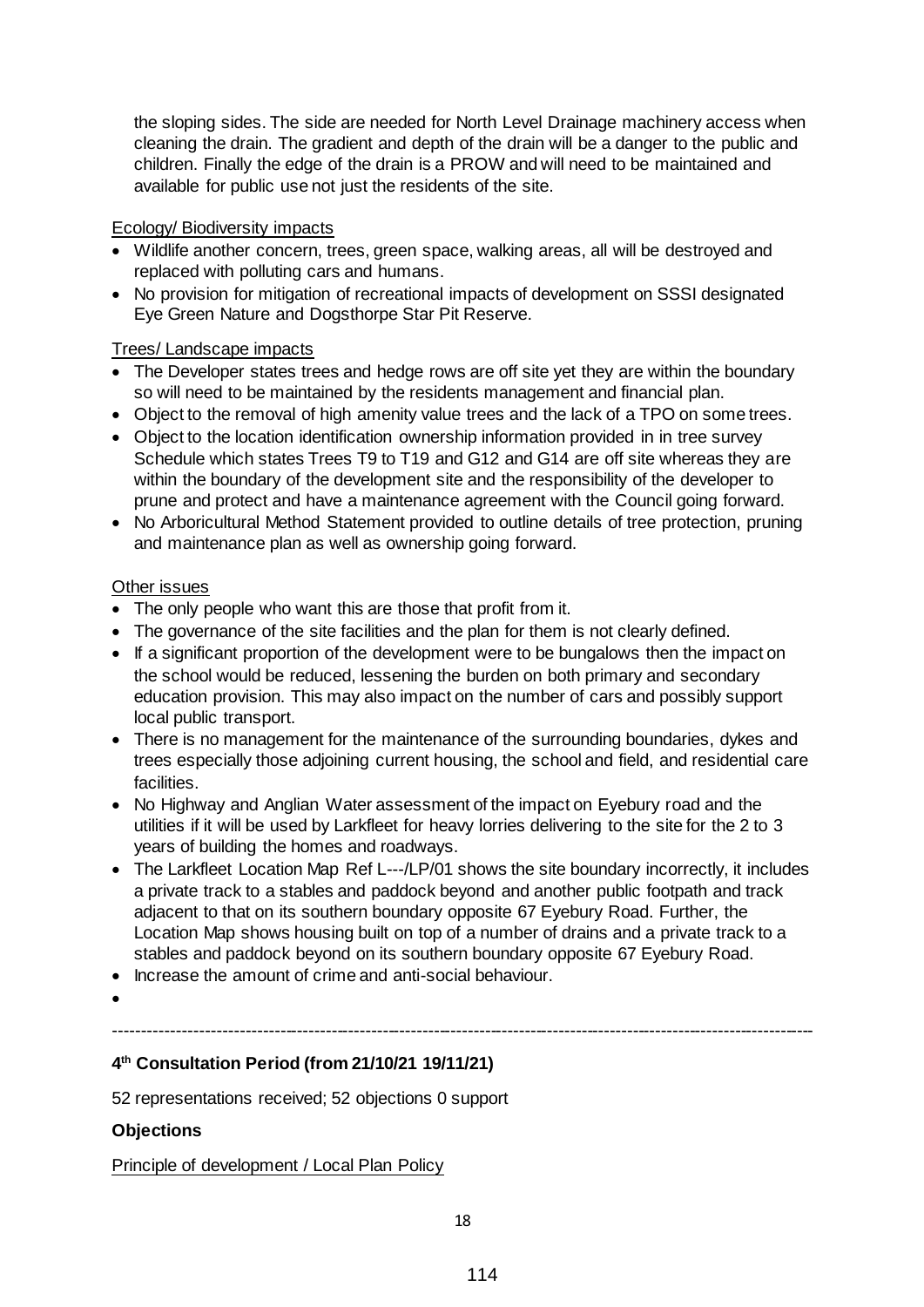- The proposal is an overdevelopment of the site given the Core Strategy / Local Plan is for 250 houses 'or less' dependent on the traffic assessment.
- The adjustments made to the Larkfleet plans for this application have still not addressed original objections in respect of number of dwellings. The numbers submitted still exceed the agreed plan number.
- This proposal is an overdevelopment of the site given the allocations is for 250 houses or less. The proposed infrastructure and the land allocated for school is too small so 265 houses is far too many and needs reducing to provide suitable facilities for the residents as per LP40.
- The developer has not met Policy LP40 specifically included in the approved Local Plan for this site with 8 key principle to be met at this outline planning stage.
- A full Masterplan cannot be made and commented on, as such the submission does not meet LP40, 'a range of types and tenures that meet needs and respects the surrounding context'.
- 4<sup>th</sup> time this application has been put forward for public consultation and the developer has still not met the requirements of LP40 in the approved Local Plan.

# Traffic/Highway safety

- a. Traffic
- The Council must direct A1139's traffic away towards the bypass.
- The speed control sign location proposal is on a partially blind bend, so basically useless for inbound traffic as cars will be next to the sign before it registers and beyond it before they see it. Needs to be at the entrance to the village.
- Eyebury road cannot cope with the current traffic at peak times and to have the entrance to the new estate on the road is just ridiculous.
- Still doesn't solve the issue of traffic flow through Eyebury road, the sheer number of people using Eyebury road as a shortcut in rush hour times. The road itself is the biggest issue and the noise pollution caused will only be multiplied with another 500 cars needing to come in and out daily.
- The infrastructure to the site being the main school road and already a major hazard to children and parents is totally unacceptable and dangerous.
- Eyebury Rd cannot cope with this level of additional traffic and the Junction to the site will not facilitate ease of entry and exit during peak hours (it should be changed to traffic lights)
- Eyebury road cannot support a further 265 housing development and the vehicles that will automatically accompany this development. It is currently used as a through 'rat' route and is heavily congested during peak times. During these peak periods of congestion this area becomes grid locked with the sheer number of cars, vans and trucks using it. It is a narrow residential road that allows for cars to pass alternately. A number of cars have mounted the pavements to avoid this grid lock. This is dangerous and unacceptable. Furthermore, the pavements are narrow and the cars pass very close to the pedestrians, this was especially noted during COVID especially as a number of residents had to step into a congested road. Clearly this is a health and safety issue, but with a further development an accident is imminent.
- A cycle path around Thorney road is frankly a joke surely.
- Significant increase on traffic in an already overly burdened back road
- Removal of calming measurers that were implemented to reduce speeding traffic through the village.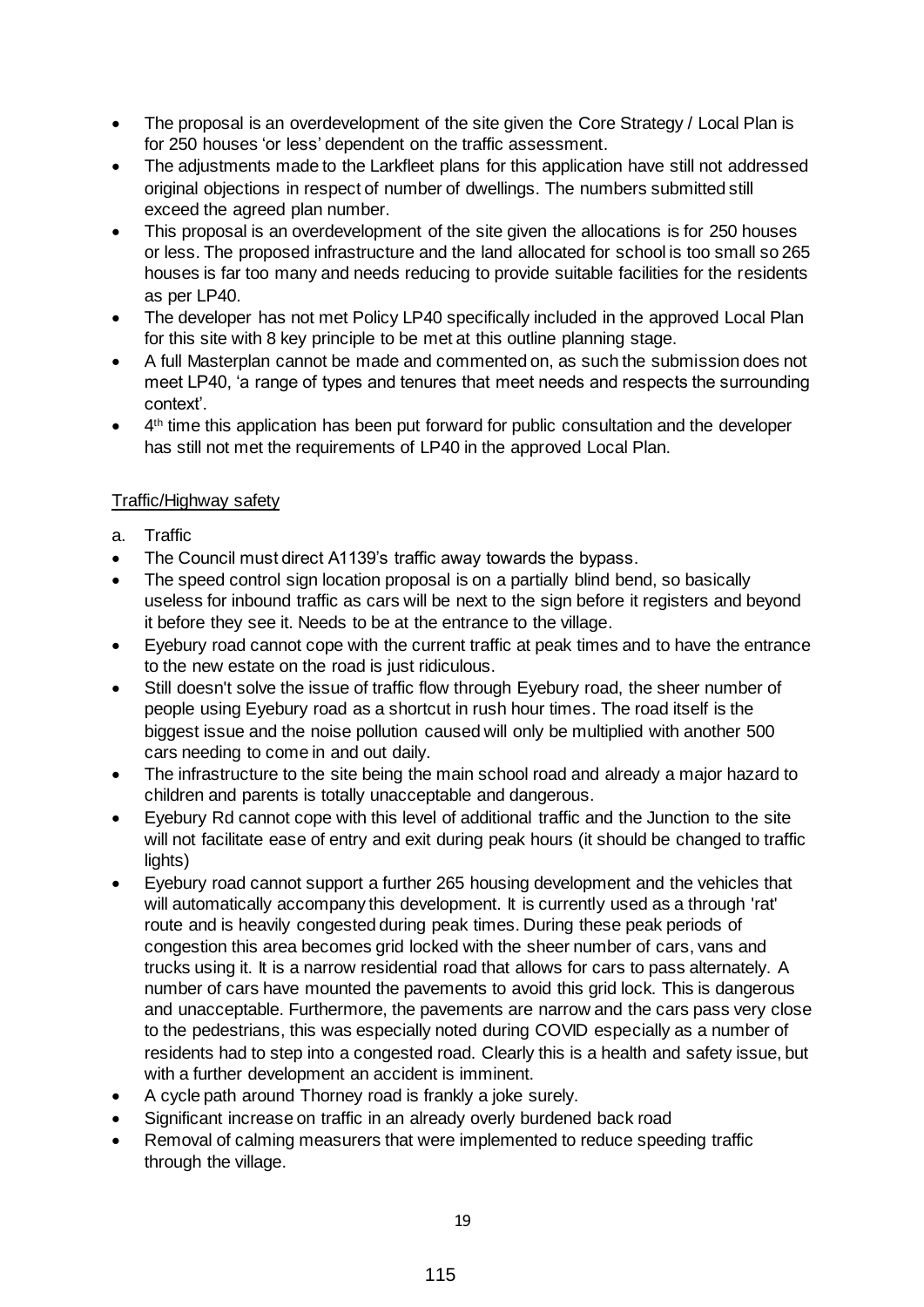- The A47 section nearby is only 2 way traffic, there are always queues going up to the Van Hague roundabout and the Eyebury Road rat run to the industrial estate has passing places.
- I have serious concerns regarding the traffic along Eyebury Road, it is already over used as a rat run to Fengate. I am amazed there has not been a newsworthy road rage event on the section with passing places.
- Eyebury road is dangerous and congested as it is. There is traffic calming but cars do park very close to these areas meaning cars have to navigate multiple chicanes with unclear passing places and also a blind corner near the church where parked cars force north-bound traffic onto the wrong side of the road just before the turn.
- Traffic leaving the village to the west is already subjected to a lengthy wait at peak times. Current problems will be exacerbated by an increase in the number of residents.
- An increase in the school population will further increase both walking, cycling and vehicle traffic at the beginning and end of the school day making drop offs and pickups more hazardous and increasing the negative effects on the neighbouring residents (noise, pollution and traffic).
- Notwithstanding the other negative effects on the community, the development should not be allowed to go ahead without a significant rethink of the impact on Eyebury Road.
- Invites any reviewing member of PCC to spend a day on Eyebury Road to witness the issues with traffic, in which the report commissioned by the applicant negates to mention.
- Traffic on Eyebury Road needs to be observed for a full day 8.30am to 6pm during school terms. It will then become clear that this road is totally unsuitable and could not cope with potentially 400 vehicles form this development. It is also used as 'rat-run' for cars from Thorney and Crowland.
- A car flipped not long ago and I near witnessed a pedestrian being hit by a car due to people becoming frustrated at the queues. Don't do this to us without addressing the issues we already suffer with.
- There is not enough road management and space, the traffic and infrastructure to drop off children at school causes untold headaches daily throughout the week. Parking and car abandonment and the use of and blocking of other people's driveways has become prolific and eventually will boil over or end in an accident or loss of life.
- The A1139 is constantly blocked due to all drivers ignoring the bypass and use the A1139 as a cut through, the volume of traffic and the current road infrastructure cannot be supported by this route.
- Potholes as far as the eye can see, sunken manholes as they have been pressed into the ground by heavy HGV vehicles
- The Councillors have confirmed that they have spoken with the UK road haulage association about using the bypass to alleviate the pressure they have flatly refused to cooperate or assist in rerouting the HGV's via the bypass.
- In other similar developments there has been inadequate parking facilities with reduced road width which means many cars are parking on pavements and residents with pushchairs and mobility scooters and those by sight problems have to go into the road to pass.
- The accidents that we witness weekly have grown this is simply due the posted speeds. Vehicle hit the Eye roundabout (including HGV, in excess of 40 miles an hour) they then in turn try to wrangle the vehicles while maintaining speed around the bend. Thus clipping and damaging the roundabout.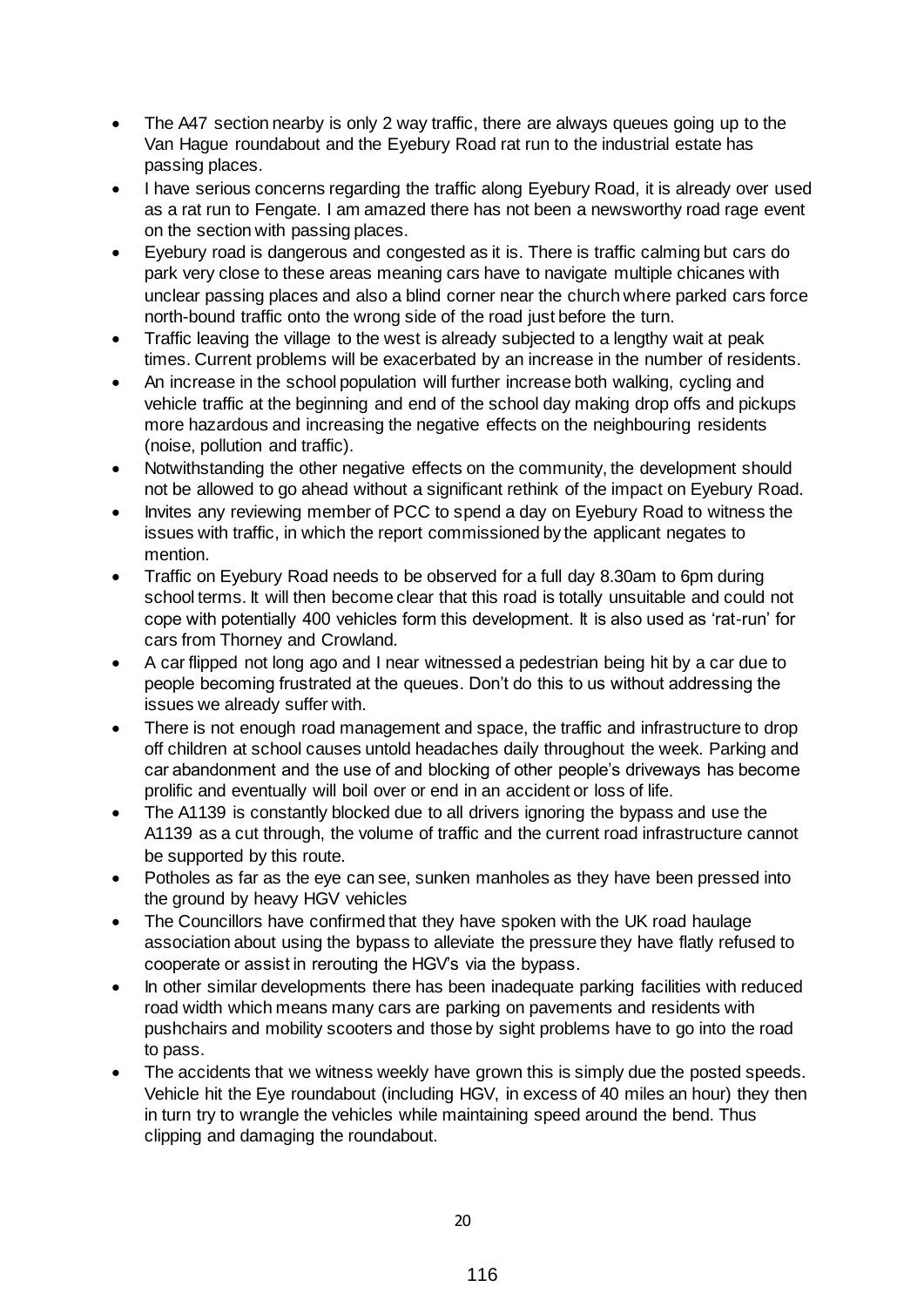- There are constant bottlenecks and traffic jams in Eyebury Road every day and when the large industrial site between the Power station and the Oxney Road Traveller site is complete the extra traffic it will create through Eyebury road is unimaginable.
- Larkfleet have not changed the new school access 2m wide footpath layout in the new Master Plan as it still goes across the proposed school sports field. A 2m wide footpath is not wide enough for 2 way pedestrian flow especially given parents will be holding children's hands/pushing pushchairs and for those wanting to cycle. It also needs lighting for winter months.
- Proposed access points for pedestrians and cyclists are not available because the Council have not adopted the locations.
- The junction with Eyebury Road requires traffic lights to allow for the safe exit of cyclists. Another reason for the traffic lights is parents dropping their children off at the new school drop off/car park will not be able to get out of the site due to the volume of rat run traffic.
- The Peterborough Cycle Forum have raised some important Issues about the cycle and pedestrian path design in the latest Masterplan submission, they need to be 5mtr total width with separation for pedestrians this need will further reduction in the number of houses below 250 for the site. They also raise other important Issues about the design of the cycle routes leaving the site and the residential plots needing cycle parking.
- The village is a maximum capacity and already driving through and out of Eye is a problem.
- Walk from my home along Eyebury Road is dangerous, with a lot of the pathway very narrow and many cars driving very close. With a lot of young children around these times it is very concerning with the possible increase of much more traffic on the roads, This road at most times is hard to drive down with people parked all along the sides let alone at school drop off and pick up and people going to and from work.
- The proposed access from Eyebury Road is thoroughly inadequate. That road cannot accommodate additional traffic and is already a hazard.
- b. Transport Assessment (TA)
- Careful consideration of vehicular access to and from the site, the traffic implications for wider Eye area and junctions on the A47;' - Survey findings are insufficient and do not take into consideration other development works.
- The TA Addendum is not showing all the information needed at outline planning stage to enable comments by all consultees as to volume of houses and site layout not in accordance with Policy LP40.
- A comprehensive traffic assessment is needed to measure the level of traffic at this proposed exit point of the site.
- There are a number of problems in Road Safety Audit Stage 1. These require addressing at outline planning stage especially problem numbers: 2.4 – risk of collisions at night if kerb build-outs or other traffic movements are not clearly seen by approaching drivers. 2.5 - Hazard for cyclists and pedestrians, risks that cyclists leaving the development will continue to cycle along the footway adjacent Eyebury Road or cycle off the cycleway into the path of a passing vehicle.
- The possibility of over 500+ cars this will make traffic congestion through the village unbearable. Have any checks been done to see what the traffic is already like at busy times?
- Traffic Survey done at the least busiest times on Saturday 13th November 21 when there is no School traffic , most of Eastern industry will be closed and traffic at a minimum and the process over a short time (picture provided).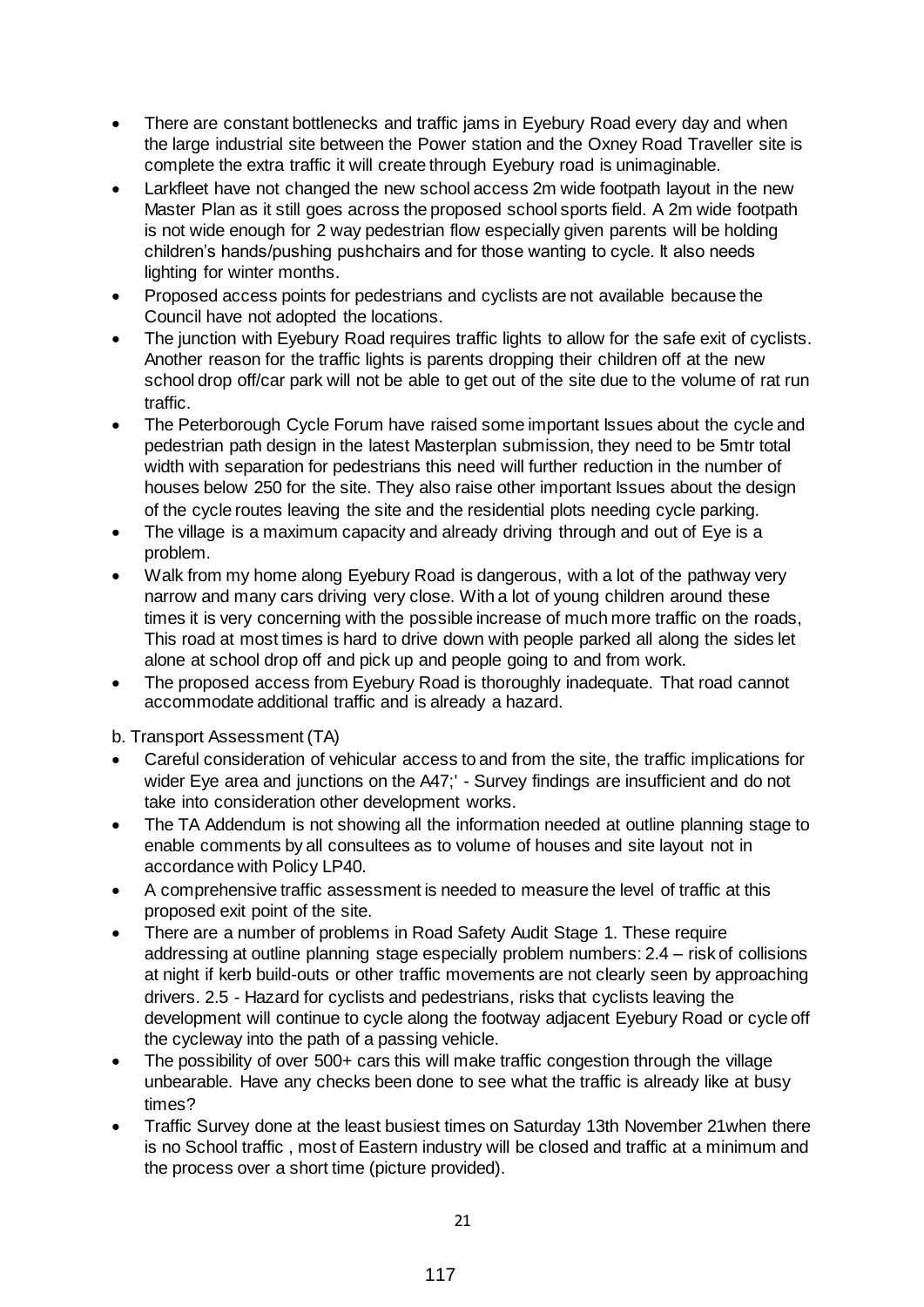- LP40 is clear that this TA and Travel Plan needs to demonstrate that the quantity of homes proposed 'is deliverable taking account of; safe and suitable access to the site; and cost effective and necessary improvements to the transport network.' The application does not showing all information needed at outline planning stage to enable comments by all consultees as to volume of houses and site layout.
- The road safety audit was carried out at a time that does not show the true volume of traffic that uses Eyebury Road, 30<sup>th</sup> July 2020 was not only school holidays but also Covid restrictions were in place. I believe that there should be another audit at school drop off/pick up in term time and at peak rush hour, morning and evening.

# Infrastructure

- The village has the capacity to support more houses and after recent developments.
- The doctors and dentist are oversubscribed and you struggle to get appointments.
- The school needs to be expanded for the current population and will struggle to take on more children.
- Until we see proposals for more doctors, dentists and basic other amenities this is truly a non-starter.
- The infrastructure e.g. open and green space and the land allocated for school is too small so 265 houses is far too many and needs reducing to provide suitable facilities for the residents as per Policy LP40.
- Infrastructure cannot cope already, given the over 100 houses recently built.
- Eye School is already full and has a waiting list, it is about to have temporary classrooms. The land allocate to the school is not enough for its permanent expansion and the children drop off parking facility.
- We have no Post Office, it is impossible for newcomers to sign up with the GP or have NHS dental treatment.
- And how exactly does 35 less houses make much of a difference? Eye is not expanding, terrain wise, how are you expected to fit at least 300 new tenants (I'm assuming families with children are going to be moving in) in this small village that only holds 2 tiny grocery stores and 1 poorly serviced GP practice. There is however no mentioning of upgrading the services around village so I'm asking again how exactly is that beneficial for the village to push in more houses.
- The current infrastructure of Eye is at near breaking point. Don't allow this development to be the reason that Eye becomes just another grouping of faceless dwellings like the rest of Peterborough has become.
- The village already is a big community and local families struggle to place their children in local schools and local struggle getting GP appoints because of the one GP surgery.
- The school is having to put in place temporary class rooms to accommodate the numbers they already have, the school would have to be extended permanently to cope with this additional demand.
- Local shops regularly run out of fresh items.

# Impact on character of the village

- Walking where you propose to place these houses further removes space in Eye leaving frankly just the nature reserve and nothing more.
- Eye is becoming more of a township than a village, why aren't the other villages around Peterborough getting more new houses, rather than us.
- The development will unnecessarily rip the character of Eye away from the village, to the detriment of existing and future residents.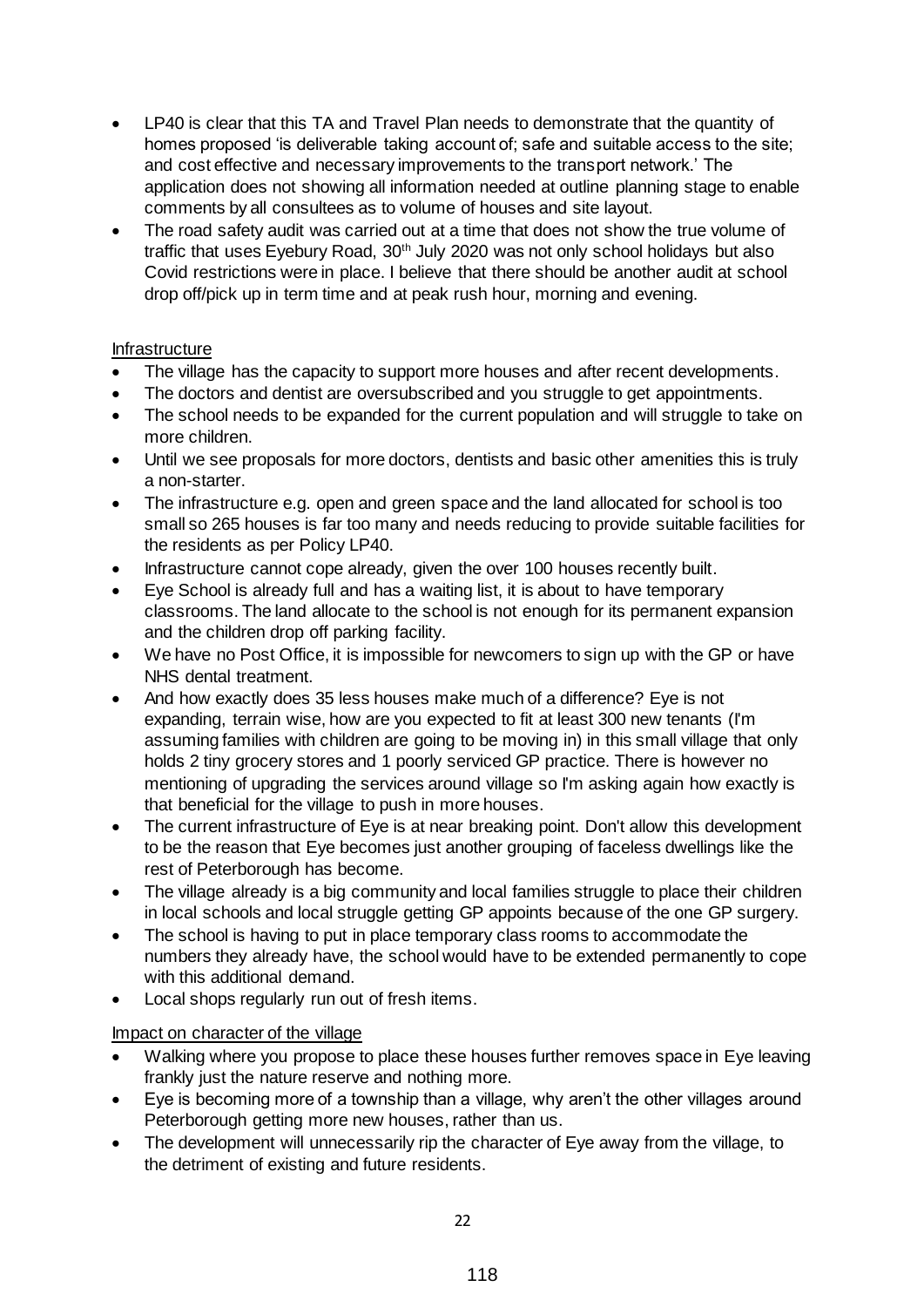The range of types and tenures do not respect the surrounding context and residents (the village needs bungalows, 3/4/5 bedroom houses and another elderly supported living 2-storey complex).

### Neighbour amenity and security

- As an adjoining neighbour plans do not detail housing layouts, so no idea if we will be overlooked by multiple houses.
- The quality of life of the adjacent residential users including the residential care home and primary school are not respected and there is no plan put forward for the 3 years duration to build this development.

### Air quality

 The issue of pollution needs to be considered. The cars and vans have to sit idly during periods of congestion, emitting fumes to the most vulnerable members of society, our children; exacerbating health conditions and leading to further future illnesses. It seems counter intuitive to harm the future generation.

# Drainage/ Flooding impacts

- Covering of land with houses increasing risk of flooding to an area that has witnessed significant flooding in recent years.
- Drainage and flood prevention for the site and school is not agreed for the site and does not address various current flooding issues especially at the school boundary.
- There is no management plan, approach and financial modelling to maintain the open space trees, and play areas along with drainage systems and ponds.
- Larkfleet have proposed that the current PROW footpath to the side of the drain would be used for cyclists/families/pushchairs and mobility scooters to the east of the drain to gain access to Thorney Road. This would be impractical during autumn and winter months due to the soft ground conditions and given North Level IDB have stated the path cannot be made tarmac due to plant needing to work along the 9m easement area. For the safety of the residents the drain easement area should be fenced off and a new footpath/cycle way suitably tarmac and lit created to the east of it.
- 9m IDB Drain Easement is shown as part of open space allocation on Master Plan diagram cannot be used as open space as the deep drain will need to be fenced off for the protection of the children, partially sighted and other residents. Who will be responsible for the safety of the residents or the maintenance of fencing?
- The 9m IDB Easement is also a PROW, who will maintain this?
- Currently the school fields flood during winter as the Dyke the other side of their boundary does not drain into the main one on the land to be developed, Larkfleet's drainage designs do not resolve this issue.

# Public open space

- Green space allocation is inadequate and does not meet PCC policies and standards as raised by PCC Landscape Officer.
- SUD's and ponds are not usable by children and should not be included in open space allocation.

# Ecology/ Biodiversity impacts

 Wildlife another concern, trees, green space, walking areas, all will be destroyed and replaced with polluting cars and humans.

Trees/ Landscape impacts